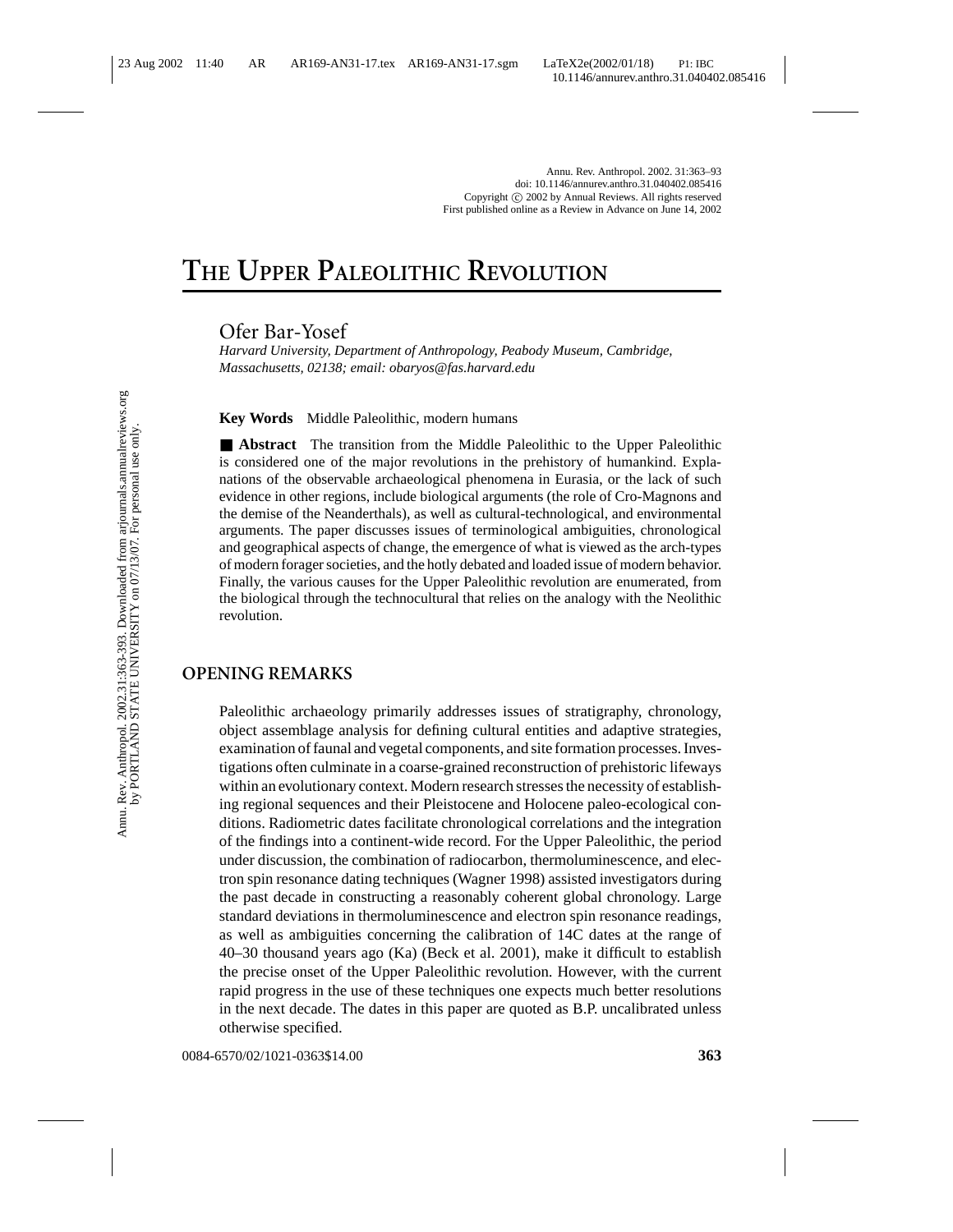The term Upper Paleolithic period was coined in Western Europe, the homeland of the discipline of prehistoric archaeology. Historically it designated the time when *Homo sapiens sapiens*, referred to as Cro-Magnons, replaced the European Neanderthals (Bocquet-Appel & Demars 2000). The cultural manifestations of blade-dominated lithic assemblages along with mobile and cave art were seen as the hallmarks of the achievements of the new people. However, even the pioneers of prehistoric research, when the geographic scope of their knowledge expanded beyond Europe, were in doubt, and their queries (Bricker 1976) continue to linger with us today. These are questions regarding (*a*) how long Neanderthals survived in the various regions of Eurasia; (*b*) the identity of the bearers of the prehistoric cultures such as the Chatelperronian, Aurignacian, Gravettian and others and; (*c*) whether prehistoric migrations or climatic changes were the main causes for the cultural changes. These and additional topics are at the forefront of current debates, such as (*a*) whether the transition to the Upper Paleolithic was a major evolutionary event of global dimensions or a gradual transition; (*b*) whether the impetus for the change was biological, cultural, or both; (*c*) whether Upper Paleolithic archaeological manifestations are the markers for the capacity for modern culture; and (*d*) the point in time at which one can interpret the archaeological documents to indicate the emergence of modern behavior.

There is no way to satisfy the entire community of investigators while responding to these queries, because interpretations of the same evidence vary. The following pages provide a survey of the particular traits of the Upper Paleolithic while at the same time examining possibilities for their earlier emergence. Subsequently I present an overview of the terminological jumble, comments on the geographic distribution of Upper Paleolithic entities, the arguments concerning the indications for the capacity for modern behavior, and the potential causes for the Upper Paleolithic revolution.

# **THE NATURE AND CHARACTERISTICS OF THE UPPER PALEOLITHIC REVOLUTION**

The nature of the Upper Paleolithic revolution is at the center of current debates (e.g., White 1982, 1997; Mellars 1989, 1996a, 2000; Straus 1996; Gibson 1996; Bar-Yosef 1998; Zilhao & D'Errico 1999; Wadley 2001; Clark 1997a,b; Klein 1995, 1999; McBrearty & Brooks 2000; Churchill & Smith 2000; Hublin 2000). The variable mosaic of archaeological and human fossil data sets are open to different interpretations. It is generally agreed that the way to identify a revolution is to compare the overall cultural-behavioral and economic system before and after a given point in time. This means we need to compare the Middle Paleolithic (or Middle Stone Age as it is known in Africa) and the Upper Paleolithic (or Late Stone Age). These two archaeologically determined periods are not of equal duration. Whereas the latter is of ∼30 Ka duration (∼40,000–10,000 years ago), the former lasted from∼250,000 to 40,000 or 30,000 years ago. Hence, the comparison should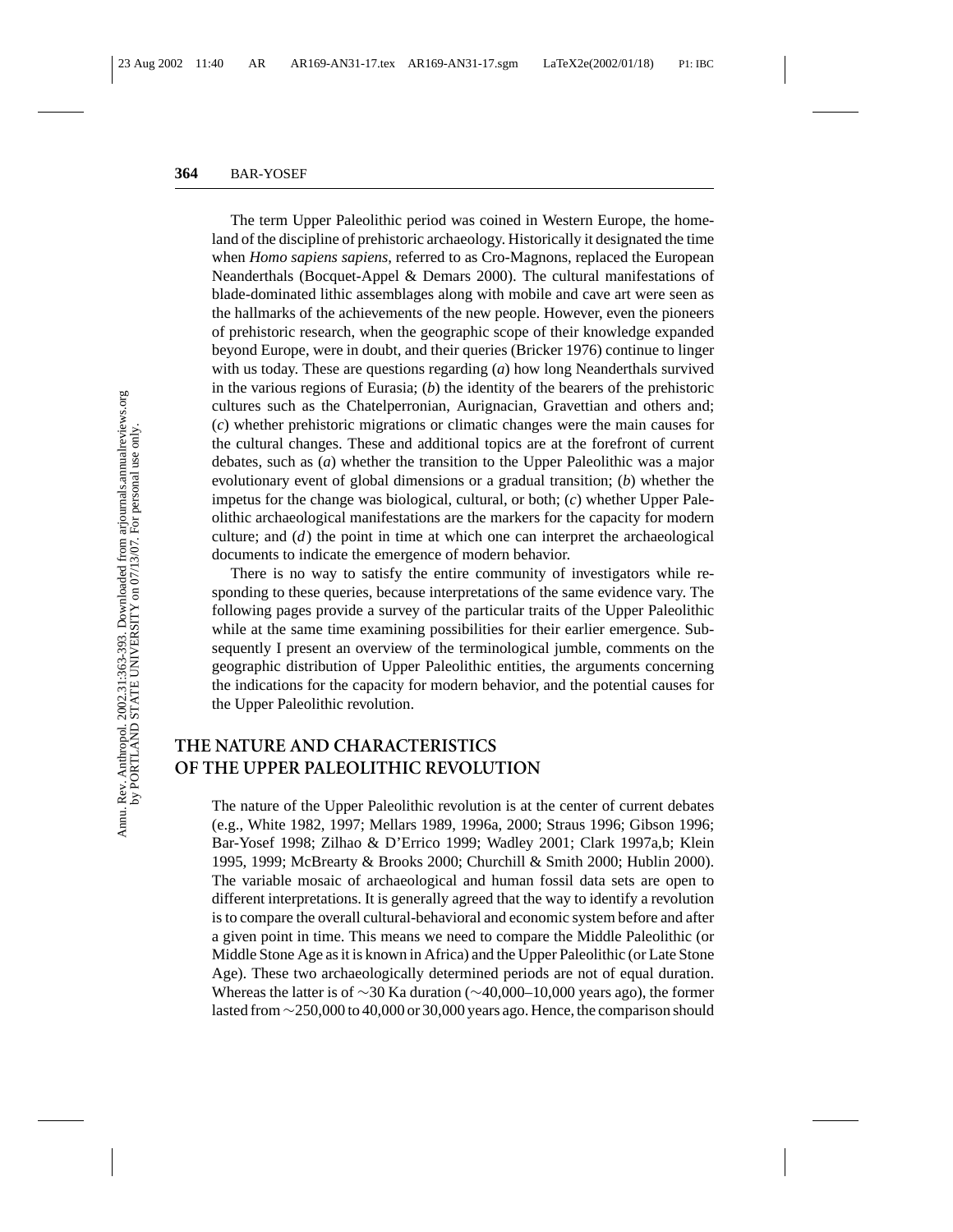be limited to the same length of time. To facilitate the identification of the possible roots of Upper Paleolithic behavioral and material manifestations, only the last 30 Ka of the late Middle Paleolithic are taken into account. It is assumed that the period prior to the revolution may disclose silent indications that herald the ensuing changes.

Several scholars view the accumulation of markers for modern behavior as gradual during at least the Upper Pleistocene, if not since earlier times, and therefore conclude that there was no revolution (e.g., McBrearty & Brooks 2000; Clark 1997a,b; Straus 1996). Others view the new innovations and shifts in social structure as appearing first within the late Middle Paleolithic (e.g., Deacon & Deacon 1999; Straus 1996, 2001). However, most researchers agree that the observed cultural and technological traits, as well as the population increase during the Upper Paleolithic, were more rapid and had distinct global effects across Eurasia and Africa when compared with the slow pace of cultural changes during the Middle Paleolithic. Not the least of the human achievements of the Upper Paleolithic were the long-distance exchanges of raw materials and precious items, the occupation of the northern latitudes under periglacial conditions, the colonization of the Americas, and the first steps in coastal navigation and seafaring.

To test the hypothesis that recorded changes during the late Middle Paleolithic foretold the Upper Paleolithic, I proceed by presenting the attributes of the Upper Paleolithic revolution, as enumerated by archaeologists, with comments concerning their uniqueness or their earlier appearance during the Middle Paleolithic. However, most of the documented material components, as well as the inter- and intrasettlement patterns, are derived from Europe and western and northern Asia, whereas fewer cases are known from the sparsely explored east and south Asia or sub-Saharan Africa. Hence, the current picture contains inherent bias. In spite of this, one may notice within the vast continental area of the northern hemisphere that there is a mosaic of cultural expressions (mentioned below), and that the suite of elements often considered typical Upper Paleolithic markers as derived from Western Europe were not shared by all populations.

The list of Upper Paleolithic material components is briefly summarized here:

1. Upper Paleolithic assemblages are considered to present systematic production of prismatic blades, and only rarely is flake production dominant (e.g., Mellars 1989, 1996a; Kozlowski 2000; Kuhn & Bietti 2000; Rigaud 1997). An exception is southeast Asia, where the common late Pleistocene industry is the flake-dominated Hoabinian, and Tasmania, where human occupation began during the Upper Paleolithic. Earlier production of blades, mostly around 250–150 Ka and during the last Interglacial, was reported from Africa, Europe, and Asia (Conard 1990, Révillion & Tuffreau 1994, Bar-Yosef & Kuhn 1999). However, blade production in the Upper Paleolithic evolved into manufacturing bladelets and their shaping into microlithic stone tools of various forms.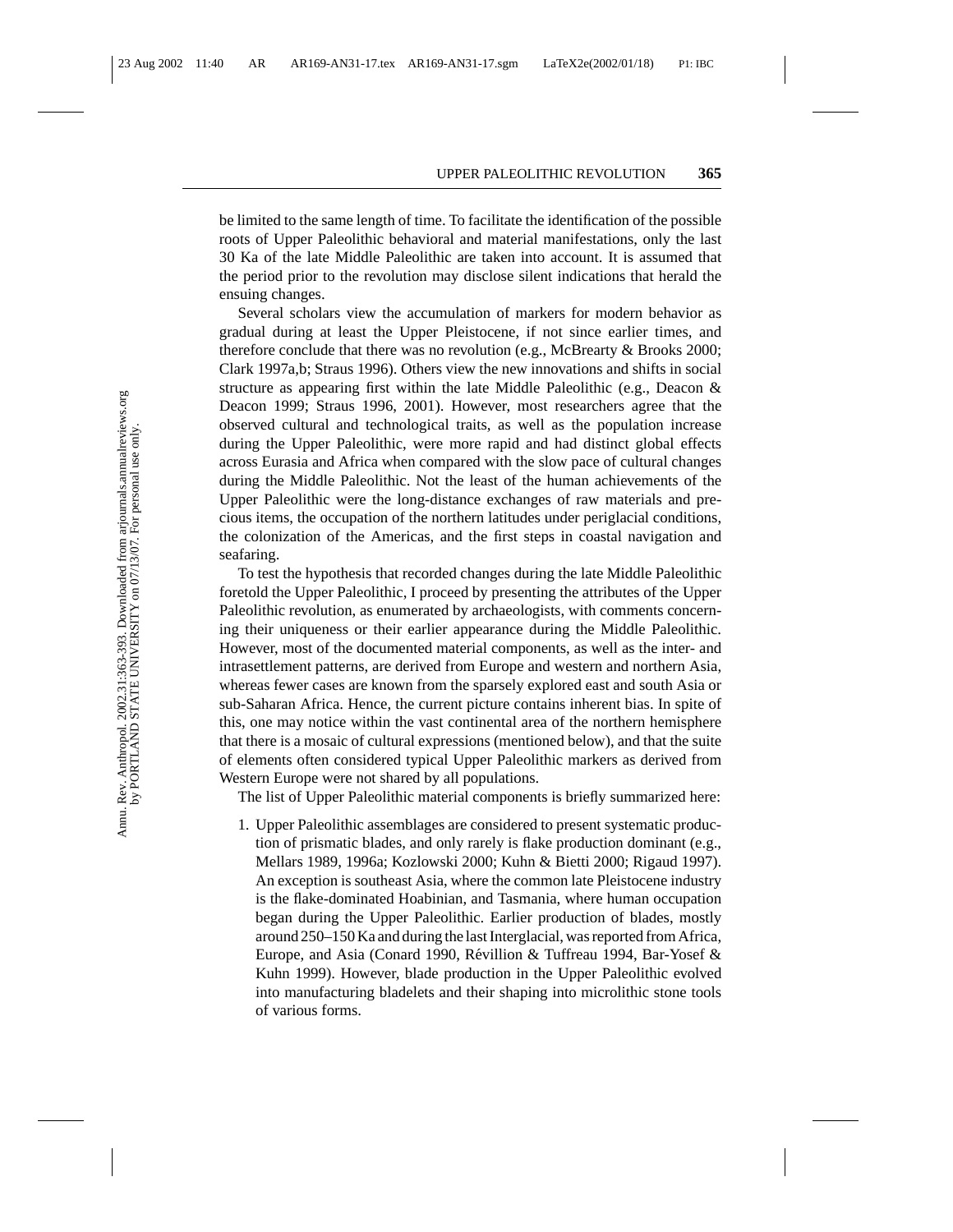2. It was assumed that a high degree of standardization and morphological variability prevails among tool types and differentiates the Upper Paleolithic from the Middle Paleolithic (e.g., Mellars 1989). This observation was often based on the number of types shown on the type lists of Bordes (1961) for the Middle Paleolithic compared with the one composed by de Sonneville-Bordes & Perrot (1953) for the Upper Paleolithic. It should be noted that the two lists were composed on the basis of traditional morphological observations, developed mainly during the first half of the twentieth century in Europe for reporting local assemblages. Numerous types of the Bordesian type list were later shown to be the results of resharpening or consecutive reduction (Dibble 1995, Bisson 2000). In addition, the contention that Mousterian assemblages are poorer in tool types than the Aurignacian in France was recently tested by Grayson & Cole (1998). These authors concluded that the Aurignacian industries are somewhat richer than the Mousterian, but this statement could be due to the differences in the classification systems. Even if this is not the case, there is still no theoretical framework that would enable us to evaluate and explore the meaning of such differences.

Marks and associates (2001) tackled the issue of standardization among the lithic tool groups, often seen to a higher degree in the Upper than Middle Paleolithic industries. Their analysis, although limited to burins, demonstrated that there is a common level of standardization between both Middle and Upper Paleolithic samples.

However, in spite of these observations, there is no doubt that relatively rapid shifts (within several centuries or a few thousand years) in core reduction strategies as well as bone and antler tool design occurred during the Upper Paleolithic in various regions. These shifts are interpreted as reflecting changes in style (i.e., transmitting cultural information) and rarely are related to functional needs (e.g., Barton 1997; Close 1989; Sackett 1983, 1991; Conkey & Hastorf 1990; Wobst 1999; Wiessner 1989; Goring-Morris et al. 1998; Jensen 1988; Geneste & Plisson 1993; Guilbaud 1996).

3. The exploitation of bone and antler as raw materials for the production of daily or ritual tools and objects became a common practice in the Upper Paleolithic (Mellars 1989). Whereas these raw materials were common in Middle Paleolithic sites they were generally not exploited. Some proposals to view pre–Upper Paleolithic bone objects as well-made artifacts were dismissed (Villa & D'Errico 2001). The exception is the assemblages of the Howiesons Poort in Klasies River Mouth cave and in particular in Bloombos cave (Singer & Wymer 1982, Henshilwood & Sealy 1997, Henshilwood et al. 2001). The Howiesons Poort entity is generally dated to 80–60 Ka and is undoubtedly a unique and isolated cultural phenomenon, stratigraphically and chronologically intercalated between two Middle Stone Age industries without bone tools.

Another case, with a different evolutionary implication, is the Chatelperronian bone and antler assemblage from Arcy sur Cure (Farizy 1990, 1994;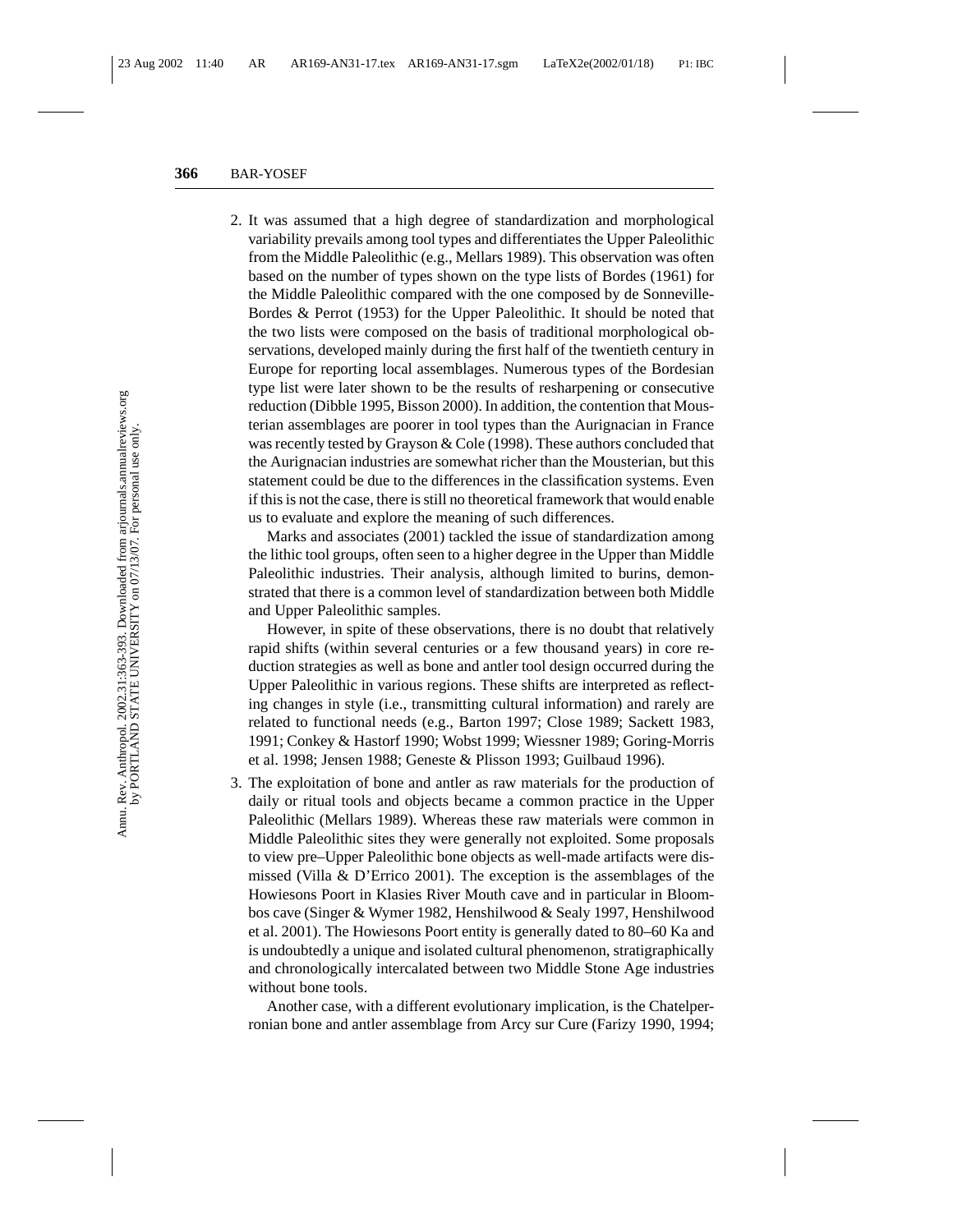Mellars et al. 1999; Mellars 2000). Human relics indicate that this assemblage was originally designed by Neanderthals. However, the dates around 38–36 Ka correlate with the early entry of Cro-Magnons into Europe. Hence, this surprising Chatelperronian assemblage may have been the result of transmitted ideas, not necessarily face-to-face acculturation as sometimes proposed.

- 4. Systematic use of grinding and pounding stone tools began during the Upper Paleolithic. This is best documented where plant food played a major role in the diet such as in the Mediterranean region and Africa (Wright 1992). None of these tools were found in Middle Paleolithic contexts, although the consumption of vegetal substances during the Middle Paleolithic is known, for example, from Levantine sites (Bar-Yosef 2000).
- 5. Systematic use of body decorations—beads and pendants—made from marine shells, teeth, ivory, and ostrich egg shells are recorded from both Europe and the Levant (e.g., Taborin 1993; White 1993, 1997; Kuhn et al. 2001). These are considered to communicate the self-awareness and identity of the individual as well as the social group. No similar objects, and therefore no clear signs for the identity of the social units, were recorded in Middle Paleolithic contexts. The sole element, which may reflect shared transmission among individuals, was in lithic manufacturing indicated by the *chaˆınes operatoires ´* . Similar operational sequences may have delineated human interaction over relatively large geographic territories. These could have been the markers of mating systems, but such a determination requires supportive evidence.
- 6. Long-distance exchange networks in lithics, raw materials, and marine shells during the Upper Paleolithic reach the order of several hundred kilometers (Gamble 1993, Taborin 1993, Smith 1999, Johnson & Earle 2000). They consistently differ from the much shorter ranges of raw material procurement during the Middle Paleolithic (Conard 2001, Hovers 2001, Marks & Chabai 2001, Richter 2001, Geneste 1988, Féblot-Augustins 1993). Perhaps one of the exceptions is again the Howiesons Poort in South Africa (Deacon & Wurz 1996) because raw material was transported to the site from a long distance.
- 7. The Upper Paleolithic witnessed the invention of improved hunting tools such as spear throwers, and later bows and arrows and boomerangs (Mulvaney & Kaminga 1999). These devices facilitated targeting animals from longer distances and could have brought higher rates of hunting success. However, hafted spears with Levallois or other Mousterian points were recorded in more than a few instances (Shea 1988; Boëda et al. 1999).
- 8. Human and animal figurines, decorated and carved bone, antler, ivory and stone objects, and representational abstract and realistic images, either painted or engraved, began to appear in caves, rockshelters, and exposed rocky surfaces by 36 Ka (e.g., Marshack 1972, 1997; Clottes 1997; Conkey et al. 1997; Lewis-Williams 1997; Bahn 1997; Zilh˜ao 1995; Soffer et al. 2000). We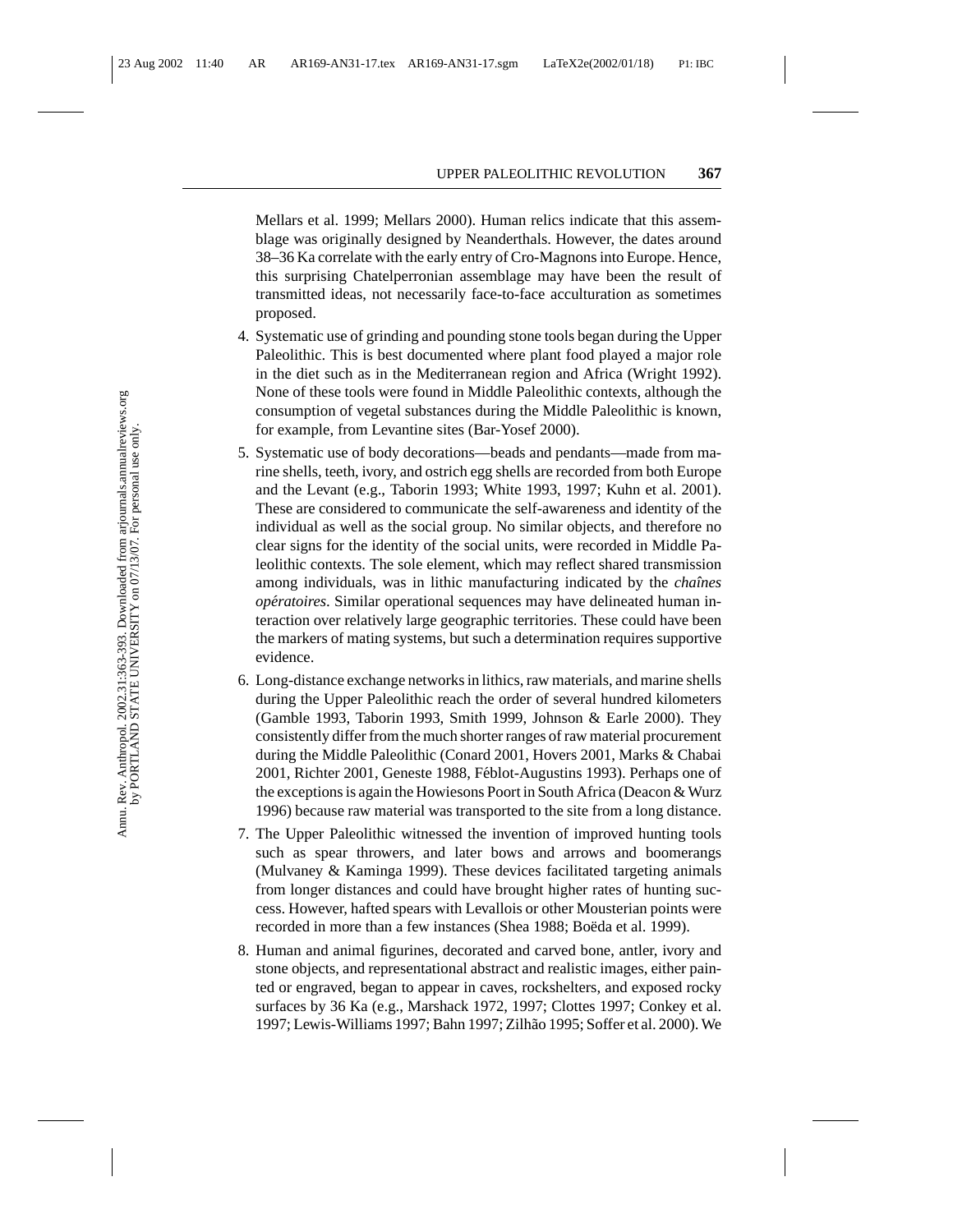must wonder why western Europe and, in particular, the Franco-Cantabrian region is so different from the rest of the Upper Paleolithic world. It is not the lack of limestone caves or suitable rock surfaces that prevented other social groups or their shamans from leaving behind similar paintings and engravings. Possibly this local flourish had to do with the vagaries and pressures faced by foragers in two major refugia regions at the ends of the inhabited world—Western Europe and Australia—where there are claims for rock art of the same general age. If this explanation has any foundation, we should look for the details of the common behavioral denominators (e.g., Davidson 1997, Lewis-Williams 1991).

Beyond mobile and stationary material elements there are additional components, such as intrasite features including burials, and subsistence strategies, and the extent to which they reflect modern behavior is often debated. These include

- Storage facilities, generally known from northern latitudes where underground freezing kept food edible (Soffer 1985, 1989; Grigor'ev 1993). Storage occurs in Upper Paleolithic sites after the initial phase. None of these structures was recorded in Middle Paleolithic contexts.
- Structured hearths with or without the use of rocks for warmth banking and parching activities were recorded in Upper Paleolithic sites. Variable types of hearths are known from both Middle and Upper Paleolithic contexts, although the use of rocks is almost exclusively documented from contexts of the latter period (Bar-Yosef et al. 1992, Meignen et al. 1989, Rigaud et al. 1999, Pastó et al. 2000).
- Distinct functional spatial organization within habitations and hunting stations such as kitchen areas, butchering space, sleeping grounds, discard zones, and the like are relatively common in Upper Paleolithic sites. Such features are better preserved in the later phases (after 20 Ka), but even the very early Upper Paleolithic sites produced good examples. Among others are Aurignacian contexts in Western and Central Europe (e.g., Svoboda & Siman 1989, Oliva 1993, Harrold 1989, Kuhn 1998, Kozlowski 1999, Otte & Derevianko 2001). These features may reflect the social structure or a particular combination of members of the band, such as a male task group (Binford 1983; Deacon 1992, 1995). This kind of information is rarely available from Middle Paleolithic sites. Among the known examples are Klasies River Mouth and Rose Cottage (South Africa), Kebara, Tor Faraj (Levant), Gibraltar, Abric Romani (Spain), Grotte XVI (France), and others (e.g., Deacon & Wurz 1996, Bar-Yosef et al. 1992, Meignen et al. 1998, Rigaud et al. 1999, Wadely 2001, Barton 2000, Pastó et al. 2000).
- Burials are already known from Middle Paleolithic contexts, and their presence has led to debates concerning two issues. The first was a proposal to view all Middle Paleolithic burials as the result of various natural processes and not as intentional mortuary practices (Gargett 1999). This was shown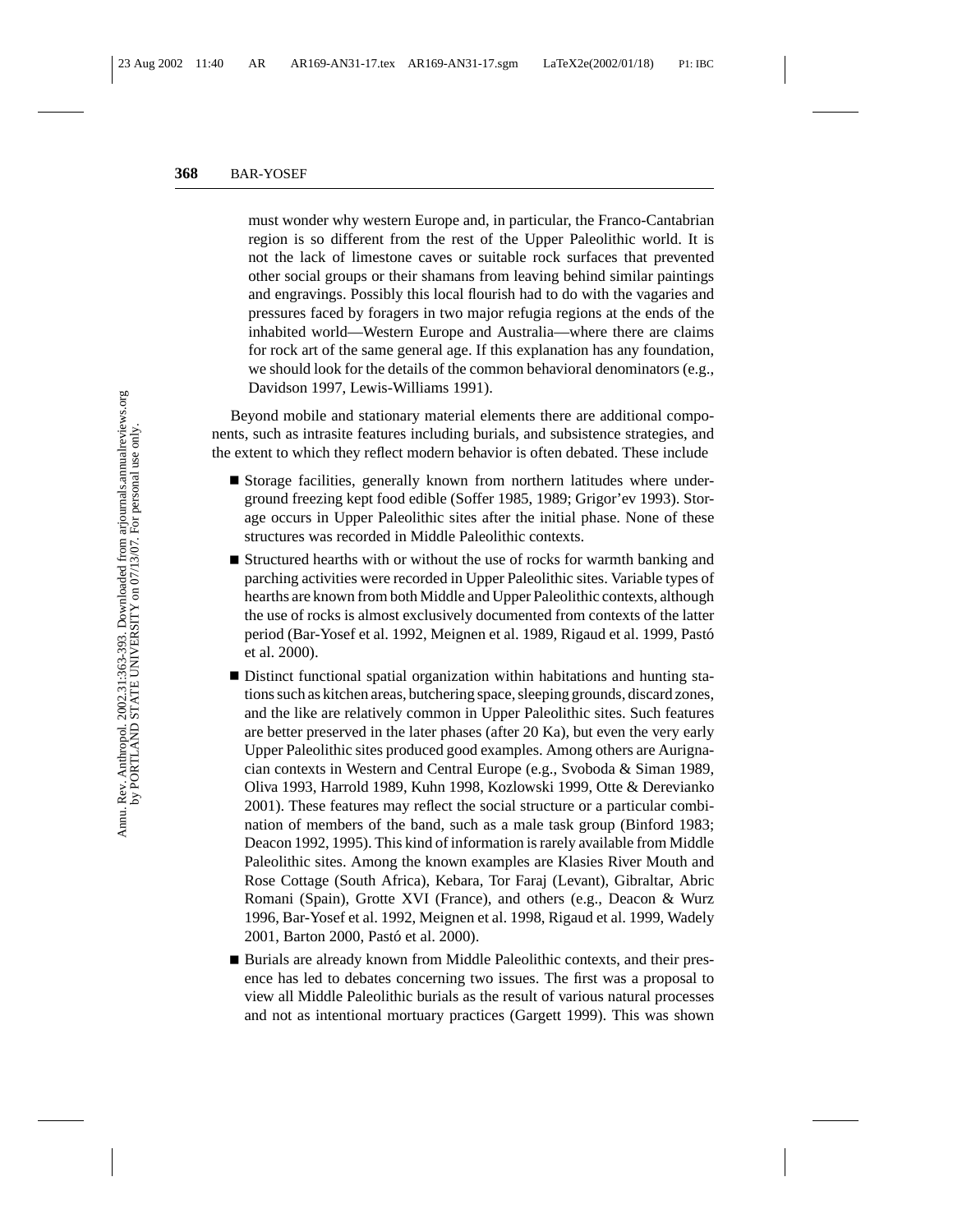not to be the case, especially if data from the Upper Paleolithic (including the later phase known as Epi-Paleolithic) is taken into account (Belfer-Cohen & Hovers 1992, Hovers et al. 2000). The second issue, raised by Chase & Dibble (1987), concerns the symbolic behavior one may expect as part of the funerary acts. The evidence for some grave goods incorporated into Middle Paleolithic burials such as Skhul V, where a wild boar jaw was placed under the arm of the dead, hints at numerous details that we still lack. In addition this and other burials in this site and Qafzeh are all related to the archaic modern humans and thus cannot be taken as the rule for all their contemporaries.

■ Potential differences in subsistence activities were also taken into account as differentiating the Middle from the Upper Paleolithic (e.g., Marean 1998, Marean & Assefa 1999). As our knowledge concerning the exploitation of plants is poor, most of the discussions center on the issue of hunting versus scavenging. Briefly, the current evidence clearly demonstrates that both Middle Paleolithic and Upper Paleolithic humans were hunters. There are regional differences between South Africa, the Levant, and Western Europe in the selection of game animals, as well as the techniques employed to hunt, transport whole or partial carcasses, and the like (Klein 1998). In addition, alterations to diet breadth does not necessarily require a change in hunting techniques, as shown by the analysis of late Mousterian contexts in Italy and Israel (Speth in Bar-Yosef et al. 1992, Meignen et al. 1998, Stiner et al. 1999) or in Early Upper Paleolithic contexts in southwest France (Grayson & Delpech 1998). In certain cases it reflects population increases, and in others a change in the environmental conditions that favored one species over another.

In sum, most of the components discussed above are seen as evidence for rapid technological changes, emergence of self-awareness and group identity, increased social diversification, formation of long-distance alliances, the ability to symbolically record information and that these are being the most typical expressions for the capacity of Upper Paleolithic humans for modern culture. The latter term means that the creators and bearers of these cultural traits were most probably the forerunners of historically recorded societies of hunter-gatherers. This also implies that they had modern cognitive capacities, although scholars who study cognitive evolution warn against such a simple conclusion.

### **THE TERMINOLOGICAL AMBIGUITIES**

The history of research provides insight into the current terminological ambiguities. In 1913 Breuil formulated the first synthesis of the Western European Upper Paleolithic. Breuil's scheme, which left an indelible terminological impact, was based on the differences in tool types among stratified assemblages of the rockshelters of southwest France (Breuil 1912, Bricker 1976, Harrold 1991). The earliest entity, overlying the Mousterian, was named the Lower Aurignacian and contained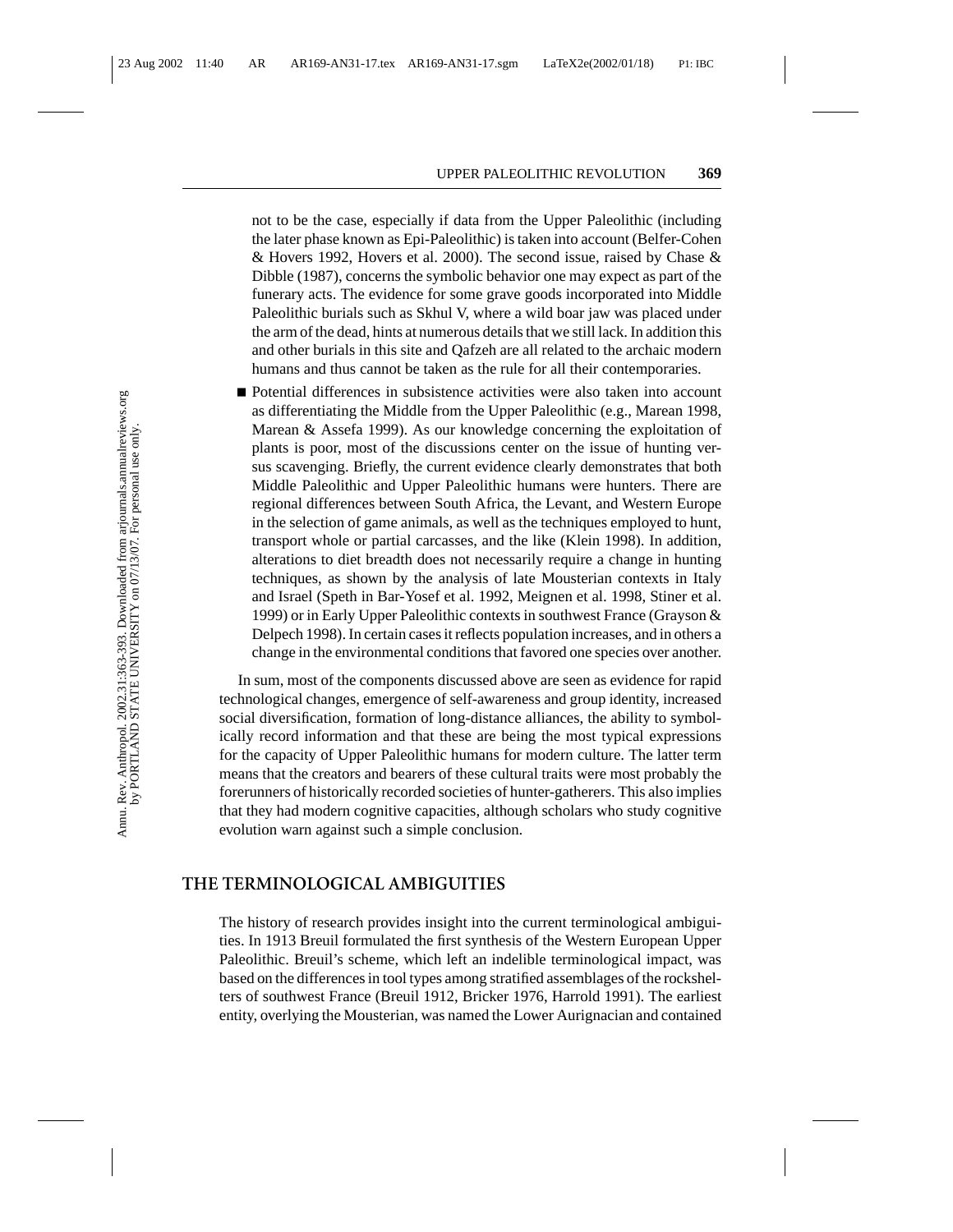the Chatelperronian-backed curved knives or points. Next was the Middle Aurignacian with carinated and nosed scrapers and rich bone and antler industries, as well as beads and pendants. The last in this sequence was labeled the Upper Aurignacian and contained Gravette points, straight-backed elements made on blades. Younger entities were the Solutrean and the Magdalenian.

In the 1930s Peyrony suggested renaming the Lower Aurignacian through the Upper Aurignacian as Perigordian I–V, because they were all blade-dominated assemblages with backed points. In Peyrony's view one could demonstrate regional continuity. The English literature reserved the term Chatelperronian for the Lower Aurignacian, known today also as Castelperronian (Bordes 1968, Mellars 1989, Djindjian et al. 1999, Gamble 1999). The Middle Aurignacian retained the appellation of Aurignacian culture, and the Late Aurignacian (called Perigordian IV by Peyrony) is better known today as the Gravettian, with its extension into Eastern Europe (e.g., Gamble 1986, Collins 1986, Djindjian et al. 1999).

The focus here is that the Chatelperronian—within which blade production is a distinct phenomenon—was viewed as marking the onset of the Upper Paleolithic. Recognizing the evolutionary meaning of this designation came later. First, the detailed lithic analysis demonstrated its origin in the Late Mousterian of the Acheulian Tradition industry. Second, the discovery of Neanderthal remains in a Chatelperronian layer at St. Cesaire provided the hard evidence for biological continuity concurrent with cultural change within a single population (Lévêque  $\&$ Vandermeersch 1981). Indeed, the Upper Paleolithic traits of the Chatelperronian, such as the production of curved-backed blades documented in the study of the operational sequence (Pelegrin 1990a,b; Lévêque et al. 1993), the presence of body decorations, and a bone tool assemblage in Arcy sur Cure, are instructive (Farizy 1994). This raises two important issues. First, that the term "transitional industry" can have both biological and cultural implications. Second, when other entities in Europe and Africa are taken into account, Upper Paleolithic industries, identified on the basis of cultural attributes, could have been produced by different populations. Therefore, identifying biologically the people who manufactured the lithic assemblages that form the basis for the cultural definition depends on the discovery of human relics. Without human fossils the correlation between the industries and a particular biological population is tenuous. The case of the Chatelperronian indicates a potential archaeological resolution for other European entities. Owing to the biological and cultural continuity represented by the Chatelperronian, one may suggest that a similar techno-typological continuity between a given Mousterian industry—which on that continent was produced everywhere by Neanderthals and an industry contemporary with other Upper Paleolithic entities, may be viewed as indicating biological continuity.

This proposal is exemplified by the case of central Europe, where the Szeletian emerges from the Mousterian industries with foliates, while the Bohunician lacks a relationship with all earlier Mousterian industries in the region (e.g., Svoboda & Skrdla 1995, Tostevin 2000). The origins of the Szeletian are not agreed upon by all (Kozlowski 2000), but the possibility that it represents a later adaptation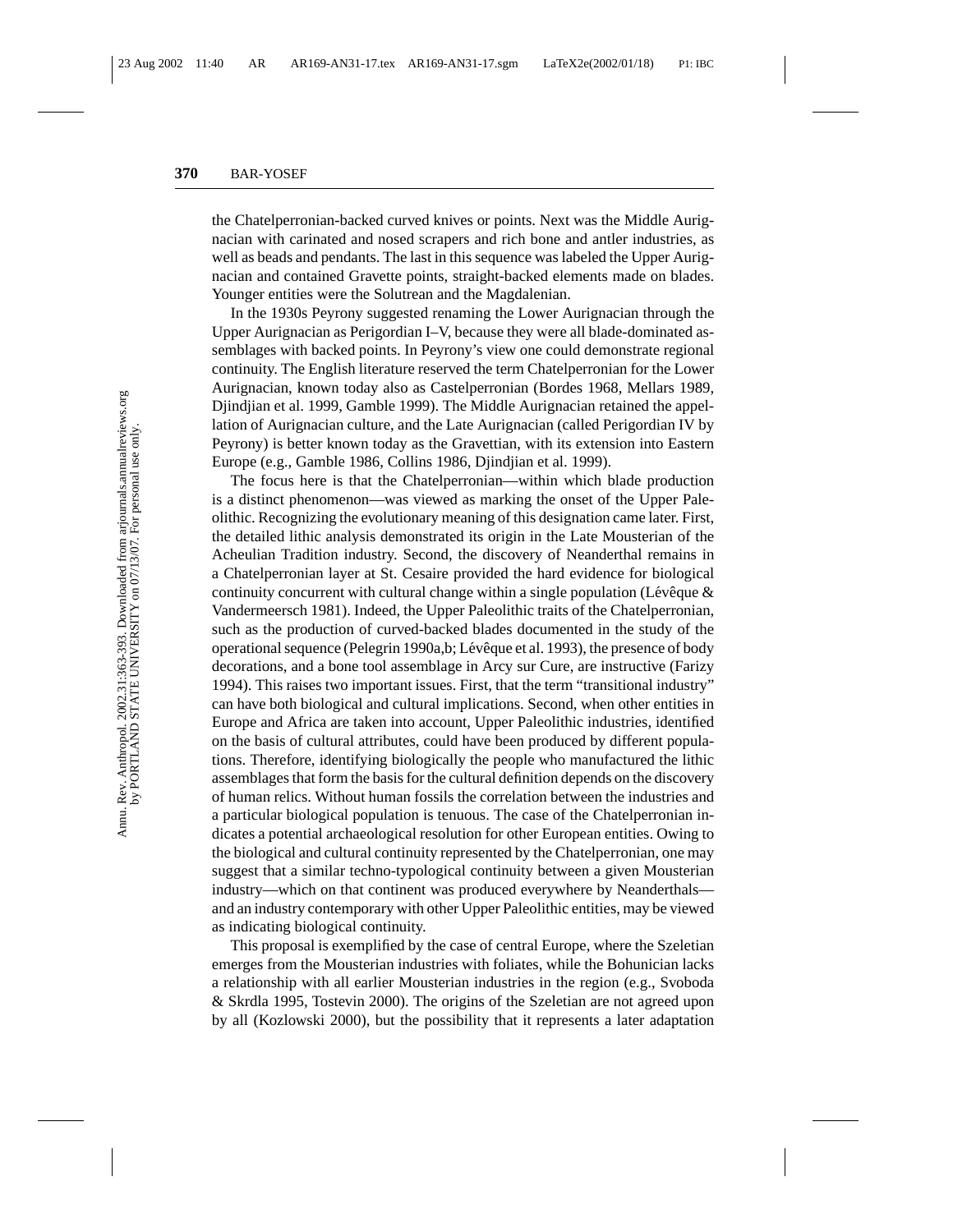

**Figure 1** Suggested diffusion/migration of modern humans into Europe and North Africa. The dates (uncalibrated) indicate the early manifestations of Upper Paleolithic industries.

of the Mousterian—at the time when Cro-Magnons were present at the gates of Europe—is probable (Figure 1). The documented penetration of the Szeletian into the extreme north of Europe (Pavlov et al. 2001) may support this view by suggesting that certain innovations, such as improved clothing and means of communication that allowed this incursion into a new environment, were adopted owing to cultural contacts. Similar interpretations may apply to the entities of Jermanowician, Bryndzenian, and Streletskian, all of which are dated to after the first colonization by Initial Upper Paleolithic entities from the east such as the Bachokirian (Kozlowski 2000, Allsworth-Jones 2000). It is therefore best to abandon the term transitional industry, which was extensively employed over the past five decades, and refer to the Early or Initial Upper Paleolithic (Marks 1990) dated entities by local names.

A major ambiguity results from the mixture of lithic assemblage–based definitions and chronological determination with what was probably a new social structure or a new social landscape as represented by certain Upper Paleolithic entities (Gamble 1999). As is shown below, the Upper Paleolithic revolution is a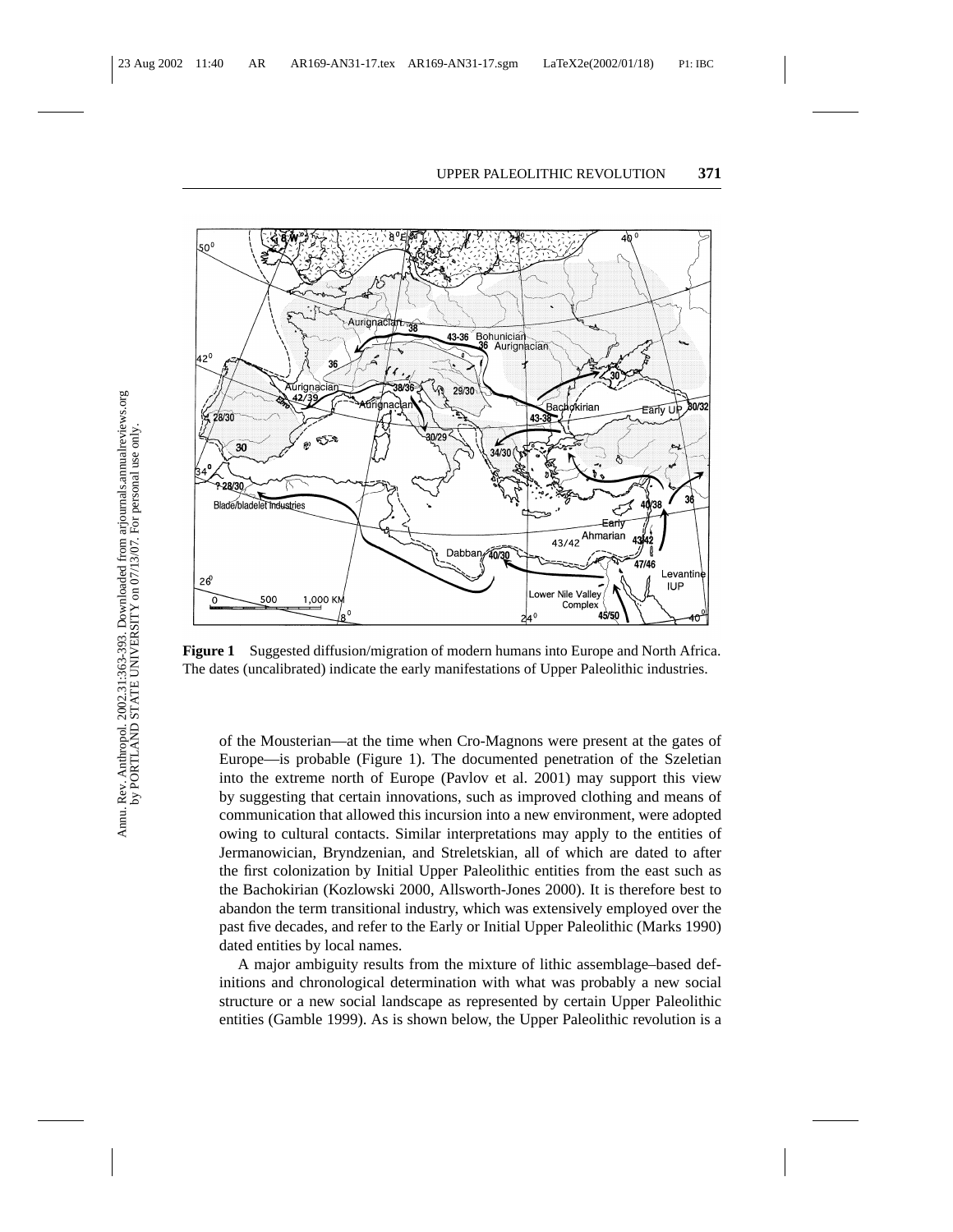process that most likely began in a core area and expanded by demic-diffusion, migration over long distances, and the transmission of technologies. Hence, in certain regions the Initial Upper Paleolithic assemblages were earlier than in others, and how the people or the technology spread across Africa and Eurasia (except for southeast Asia), is debatable. As mentioned above, gradualists view regional continuities and environmental adaptations as the forces behind the changes, and others employ the molecular, nuclear genetic evidence as well as the currently available radiometric chronology to suggest that migration, contact, and acculturation determined the course of history around 45,000–30,000 years ago (e.g., Cavalli-Sforza et al. 1993, Hublin 2000).

The use and the definition of the term Aurignacian (Kozlowski & Otte 2000, Otte & Kozlowski 2001) is ambiguous. Here again, the impact of the history of the prehistoric research plays a major role. Western European scholars generally agree that the Aurignacian was the first culture of the Cro-Magnons (Gambier 1989, Churchill & Smith 2000). Although the interpretations of the radiometric dates vary (Zilhao & D'Errico 1999), a date of 38 or 36 Ka for the earliest Aurignacian in temperate Europe would mean that the first cultural manifestation of local *H. sapiens sapiens* was a few thousand years later than the onset of the Upper Paleolithic in the Levant (Figure 1). By 36 Ka the Levant had already witnessed the shift from the Emiran (transitional industry) to the Early Ahmarian (Bar-Yosef 2000). This means the Upper Paleolithic began earlier in the eastern Mediterranean and later in Western Europe. A somewhat similar time and geographic trajectory can be drawn eastward across the region of central Asia beyond the Caspian Sea and into northern Asia. If the dates of Kara Bom, a site in the Altai mountains, are accepted at face value, although there are unresolved issues concerning the effects of site-formation processes in this locale, then the shift to Upper Paleolithic was faster in this part of Asia than in Europe (Derevianko 1998, Derevianko et al. 2000, Vasil'ev 1993). In conclusion, the notion that the Aurignacian was the first culture of the Cro-Magnons is therefore false.

The second ambiguity concerning the term Aurignacian relates to the naming of assemblages as Aurignacian on the basis of an insufficient number of attributes. As the definition of this entity was based on a particular suite of stone tools in France, it is expected that not all types will be available wherever the bearers of this industry went. The question is, what are the minimal number of types required to label an assemblage as Aurignacian? The current literature does not provide a detailed definition. The use of one morpho-type, such as the carinated, narrow cores from which bladelets were removed (also known as *rabot* in the French Aurignacian), hardly justifies calling assemblages Aurignacian. This kind of core reduction strategy is known from various geographically and temporally isolated sites such as the 20 Ka Upper Paleolithic layers in the Caucasus and 17–15 Ka Kebaran assemblages in the Levant. However, the presence of the Levantine Aurignacian along the eastern Mediterranean coastal ranges is based on the assemblages that contain carinated nosed scrapers, Dufour bladelets, bone and antler objects (with split based points), and deer-teeth pendants.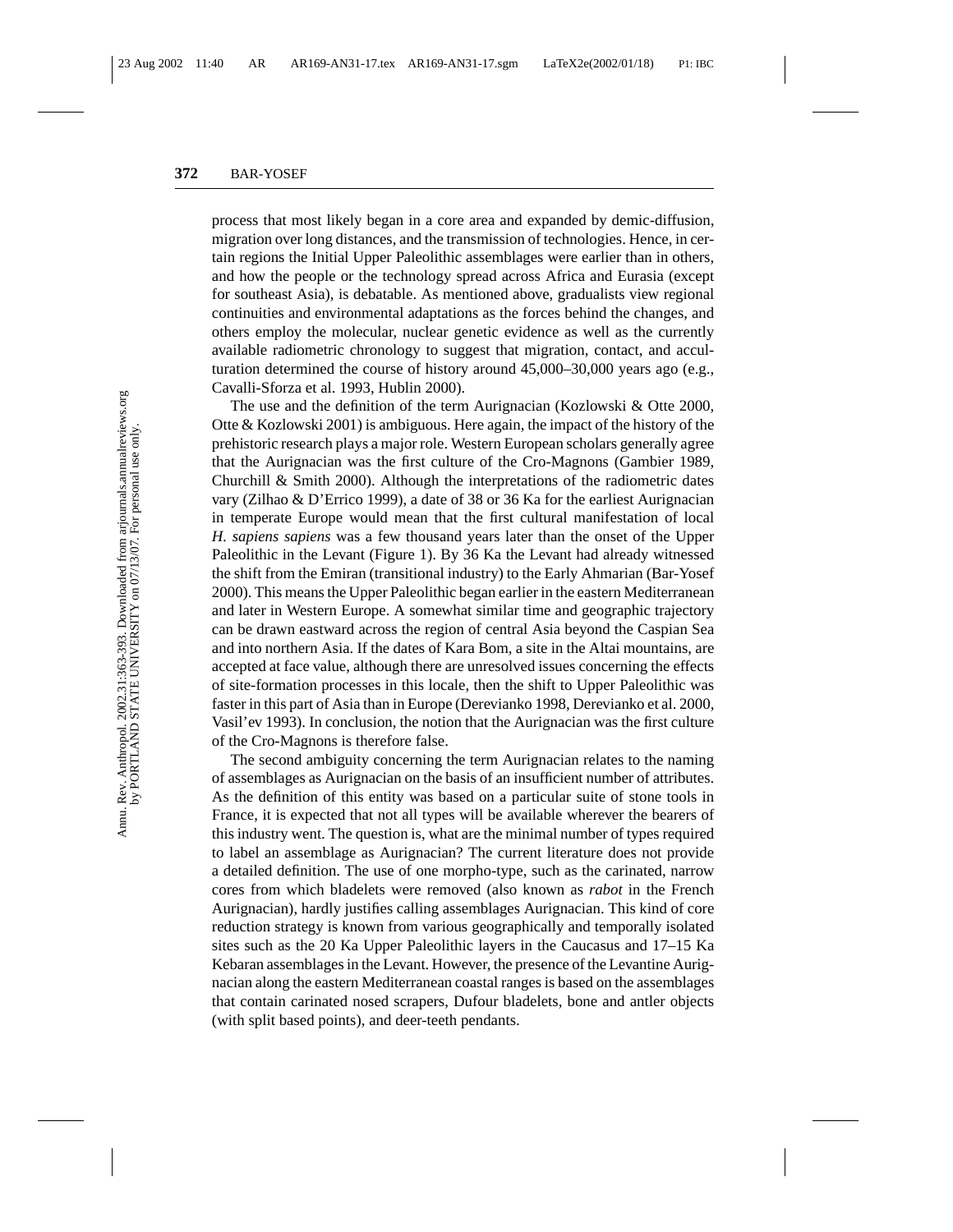In conclusion, whereas the use of traditional classification systems, together with attribute analysis and in particular the study of *chaînes opératoires*, are essential for documenting and reporting the results of excavations and surveys, the naming of the industries should be done carefully. We must avoid hasty, unfounded long-distance correlations that without justification suggest expansions of prehistoric cultures or migrations. Even the alternative view, which advocates that the assemblages are solely expressions of adaptive strategies within a given environment, does not forego the naming of the industries. Once named, we tend to combine those industries that bear the same label in order to create a more complete regional picture of prehistoric lifeways.

# **A BRIEF SURVEY OF THE GEOGRAPHY OF UPPER PALEOLITHIC ENTITIES**

Even a cursory survey of Upper Paleolithic entities in the Old World would reveal their particular characteristics. I do not reiterate the list of early Upper Paleolithic European cultures, which are well described in a rich body of literature (see Gamble 1999 and references therein for an updated survey in English; Djinjian et al. 1999, Straus 1996). Only a few points should be made.

In the interval of 40,000–30,000 radiocarbon years Europe underwent numerous changes. It is still possible that the earliest Aurignacian can be dated to ∼42– 39 Ka in the sites of El Castillo and Abrerda in northern Spain (Cabrera et al. 1997, Carbonell et al. 2000) and perhaps even in northern Italy (Kuhn & Bietti 2000). Whether or not the earliest dates of the Western European Aurignacian are  $\sim$ 40 Ka or only 38–36 Ka, it seems that this culture was created locally by the Cro-Magnons and later expanded into neighboring regions including the northeast corner of the Mediterranean coastal ranges.

Evidence of the Uluzzian, a derivative of the local Mousterian in southern Italy, and thus a phenomenon similar to the Chatelperronian, was recently found in southern Greece. The latest dates for this entity are around 30 Ka (Kuhn & Bietti 2000, Koumouzelis et al. 2001), indicating contemporaneity with the Aurignacian. However, the Mediterranean Levant (Goring-Morris & Belfer-Cohen 2002) presents an older, complex Upper Paleolithic sequence, which may bear upon the question of where the Upper Paleolithic revolution began. The earliest entity, often referred to as a transitional industry is known from two sites—Ksar 'Akil (Lebanon) and Boker Tachtit (Israel)—and its brief description follows.

The lower levels at Ksar 'Akil (XXIV through XXI/XX) contained a variety of flakes and blades, including a number of elongated Levallois points, obtained by knapping from convergent unidirectional cores. From the early to later levels these gradually shift to a design with parallel edges. Most of the products were obtained by soft rather than by hard hammer (Ohnuma 1988). The typical tool forms were scrapers, chamfered pieces, and burins. The upper levels (XX/XIX through XVI) were characterized by the appearance of blades and bladelets that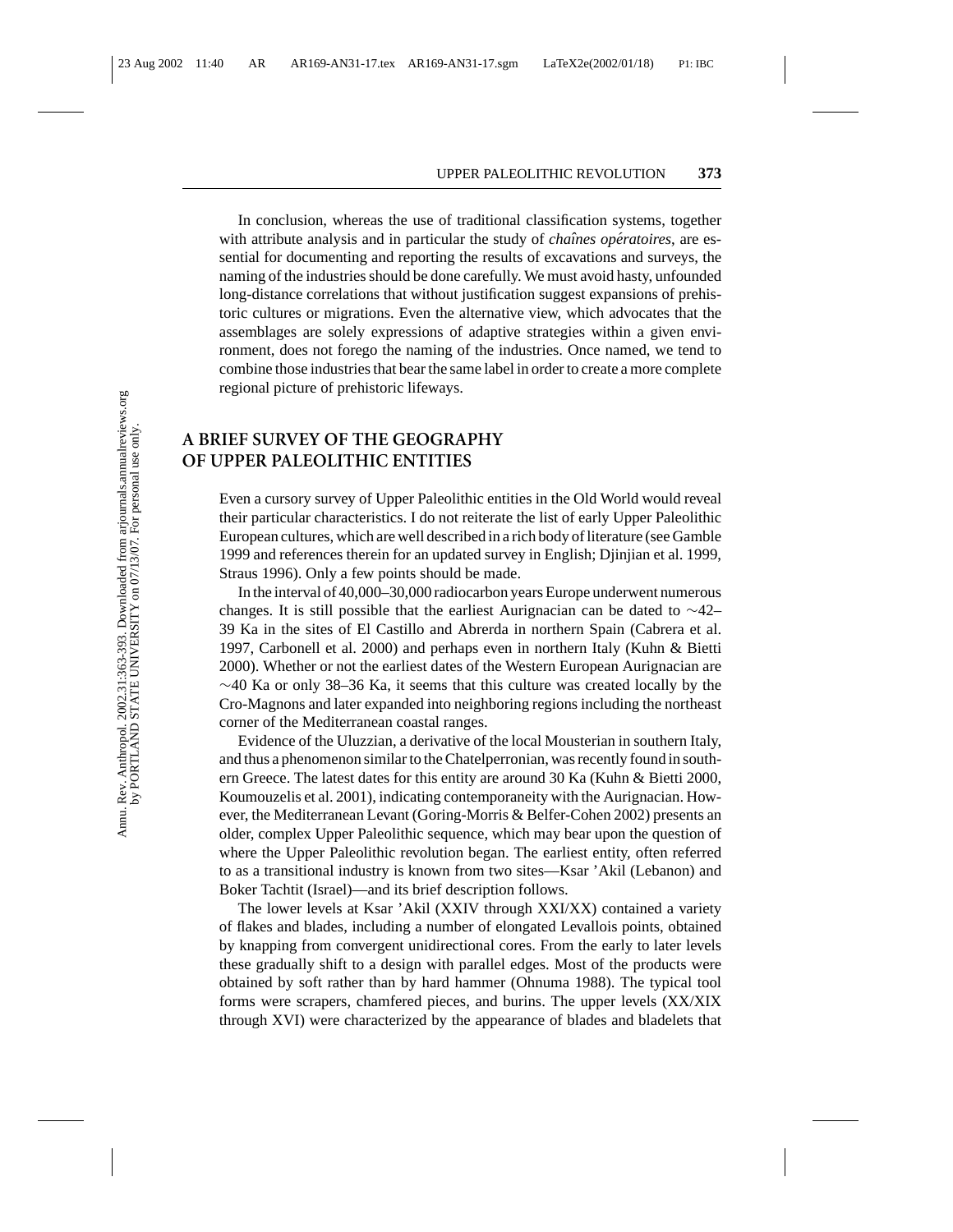had been removed from crested bipolar cores with linear and punctiform striking platforms. The tool categories show high frequencies of end scrapers followed by backed pieces. Although not dated directly, by comparing the assemblages with those dated in Kebara (Bar-Yosef et al. 1996), the early phase at Ksar 'Akil is probably around 45–43 Ka.

In the second site, Boker Tachtit (Marks 1993), the refitted nodules uncovered in the lower layers (dated to 47–46 Ka) demonstrate how Levallois points were obtained from bidirectional blade cores. Among the tools, Emireh points (with the bifacial trimming of the butt) suggest that earlier observations by Garrod and Neuville (Garrod & Bate 1937, Neuville 1951) concerning the chrono-stratigraphic position of this point as demarcating the Initial Upper Paleolithic, was correct. In the uppermost layer at Boker Tachtit the core reduction strategy produced regular blades.

The next phase in the Levant, sometimes called Early Ahmarian, dates to ∼43– 38 Ka (Henry 1995, Bar-Yosef 2000, Bar-Yosef et al. 1996, Goring-Morris & Belfer-Cohen 2002 and references therein). Blank reduction was performed by manipulating cores with one or two platforms, and the major tool groups consist of retouched and backed blades and bladelets that include the El-Wad points. End scrapers are quite common, but burins are rare. Body decorations from that time were discovered in both Ksar 'Akil and Uçagizli (Kuhn et al. 2000).

The early radiometric dates in the Levant and the possible autochtonic shift in the core reduction strategies from the latest Mousterian (such as in Ksar 'Akil) to the Emiran (or the transitional industry) shows that this may have been the first phase of the Upper Paleolithic revolution (Copeland 1975). Although the genetic evidence indicates that the origin of modern humans was in sub-Saharan Africa, it does not tell us where the techno-cultural revolution took place. It could have been in South Africa, East Africa (Ambrose 1998a,b), the Nile Valley (van Peer 1998), or the Levant.

In South Africa, according to current chronologies, the capacity for modern culture appears and disappears in the Howiesons Poort (Deacon & Deacon 1999). Rarely do archaeologists consider population extinctions, but they may have occurred. The next phase, when the combination of traits among the stone tools and the site spatial arrangement indicate modernization is in the late Middle Stone Age ∼30 Ka (Wadley 2001). In addition, the shift to the Late Stone Age occurred only around 20 Ka.

In the case of the Kenyan site (Ambrose 1998a,b), whereas the evidence may show early manifestations of body decorations around 40 Ka, the available data do not indicate a primacy over the earlier sites in Eurasia. This could have been the result of ambiguities in dating and the calibration of the dates earlier than 30 Ka (Klein 2001a,b).

In the Levant human fossils from this period are lacking, but it is assumed that the two early entities were the creation of modern humans, as their contexts contain decorative elements crafted from sea shells (Kuhn et al. 2001). The near-modern human skeleton was discovered in Egypt. The quarry site of Taramsa 1, in the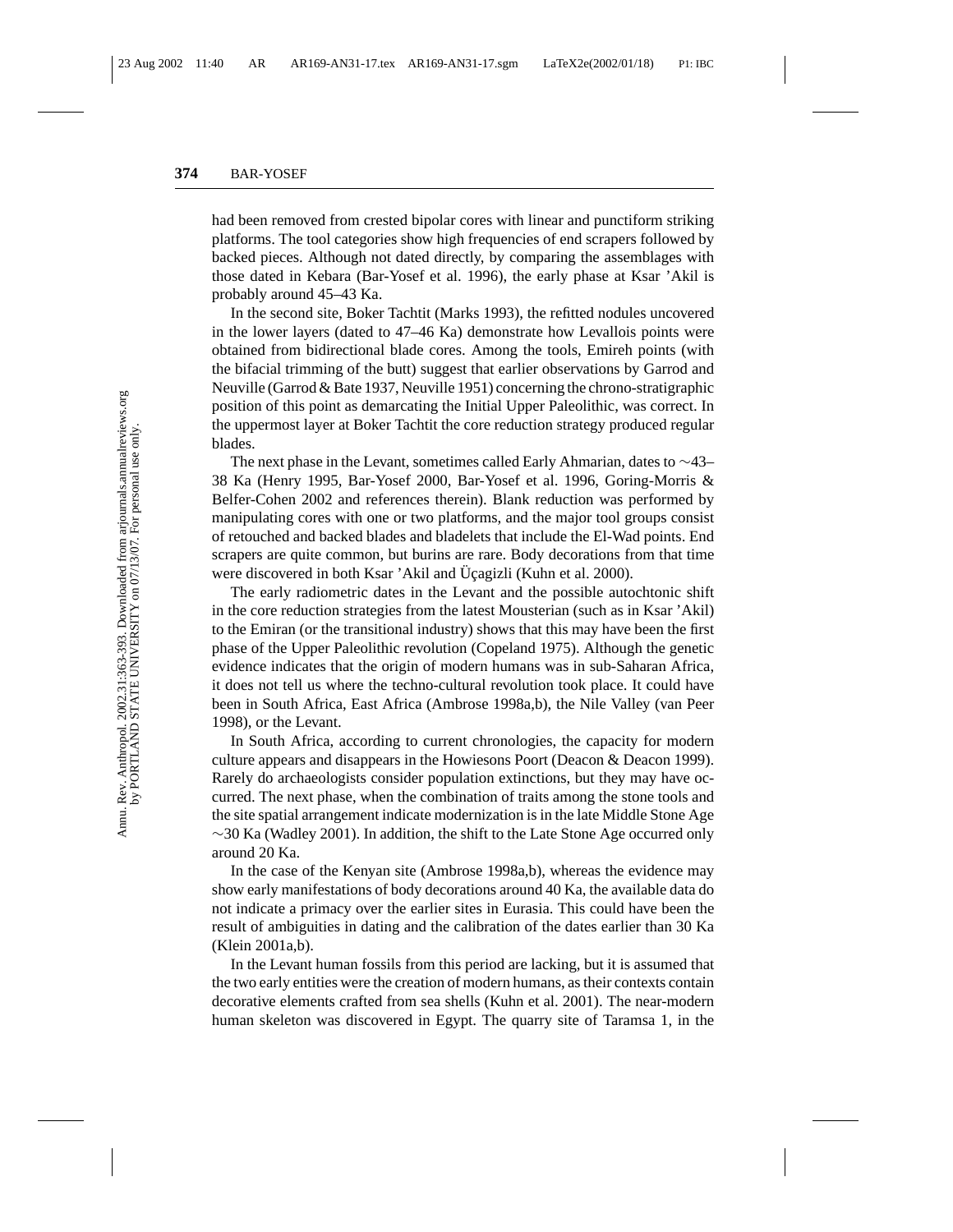mid–Nile Valley, produced a skeleton buried in a sandy deposit, and Middle Paleolithic industry dated it to ∼80–50 Ka (Vermeersch et al. 1998). However, the lithics of a later exploitation of the site, dated to 38–37 Ka, demonstrated transitional characteristics similar to the Levantine Initial Upper Paleolithic. These finds may indicate that the shift from the Middle to the Upper Paleolithic in this region—as expected from the genetic evidence and the entire suite of African fossils (Deacon & Deacon 1999; McBrearty & Brooks 2000; Stringer 1998, 2001; Howell 1998)—was produced by modern humans, who originally emerged some 300–100,000 years ago (Harpending et al. 1998).

In most of central and northern Asia, from the Ural Mountains to Mongolia, Upper Paleolithic sites occur (Vasil'ev 1993, Derev'anko 1998). Analysis of the available radiocarbon dates (Kuzmin & Orlova 1998) indicates that the same time trajectory of the expansion of the Upper Paleolithic is recognizable. It first appeared in the western part (Altai mountains) and later in the eastern sector. The typical blade industry had seen a shift toward the production of bladelets from microblade cores around 20–18 Ka. The bearers of this type of industry also exploited the environments of Mongolia and northern China and moved across Beringia to colonize North America (West 1996 and references therein; Goebel et al. 2000).

Information on Upper Paleolithic contexts in southern Asia is relatively flimsy. There are blade-dominated Upper Paleolithic assemblages and they stratigraphically follow the Middle Paleolithic (Murty 1979, Ghosh 1993).

The vast region of Southeast Asia did not witness the shift in knapping techniques. The Hoabinian is generally a flake dominated industry (Allchin 1966; Anderson 1990, 1997). Similar flake industry was uncovered in most sites in southern China that are dated to the time of the Upper Paleolithic. With current knowledge, one can separate the Middle from the Upper Paleolithic only when bone tools are present. The production of blades, and later of microliths, characterizes the very late Pleistocene prior to the emergence of agriculture.

#### **WHAT CONSTITUTES MODERN BEHAVIOR?**

The debate concerning the nature of the Upper Paleolithic revolution, which changed the evolutionary course of prehistoric foragers forever, centers on the issue of modern behavior. This is a fuzzy definition, and almost every researcher who has written about the subject arrives at a slightly different list or combination of behavioral attributes. The question is also phrased as, can we see Upper Paleolithic hunting and gathering societies as the ancestors of those known to us from ethno-history?

The list of cultural attributes, features in sites, and intersite relations either as part of one social system or as part of an interaction sphere are all taken into account. However, if one introduces the genetic evidence as Renfrew (1996) did, then from at least 60,000 to 30,000 B.P. our species expanded across the entire Old World and was on its way to the Americas. There are no other subspecies involved,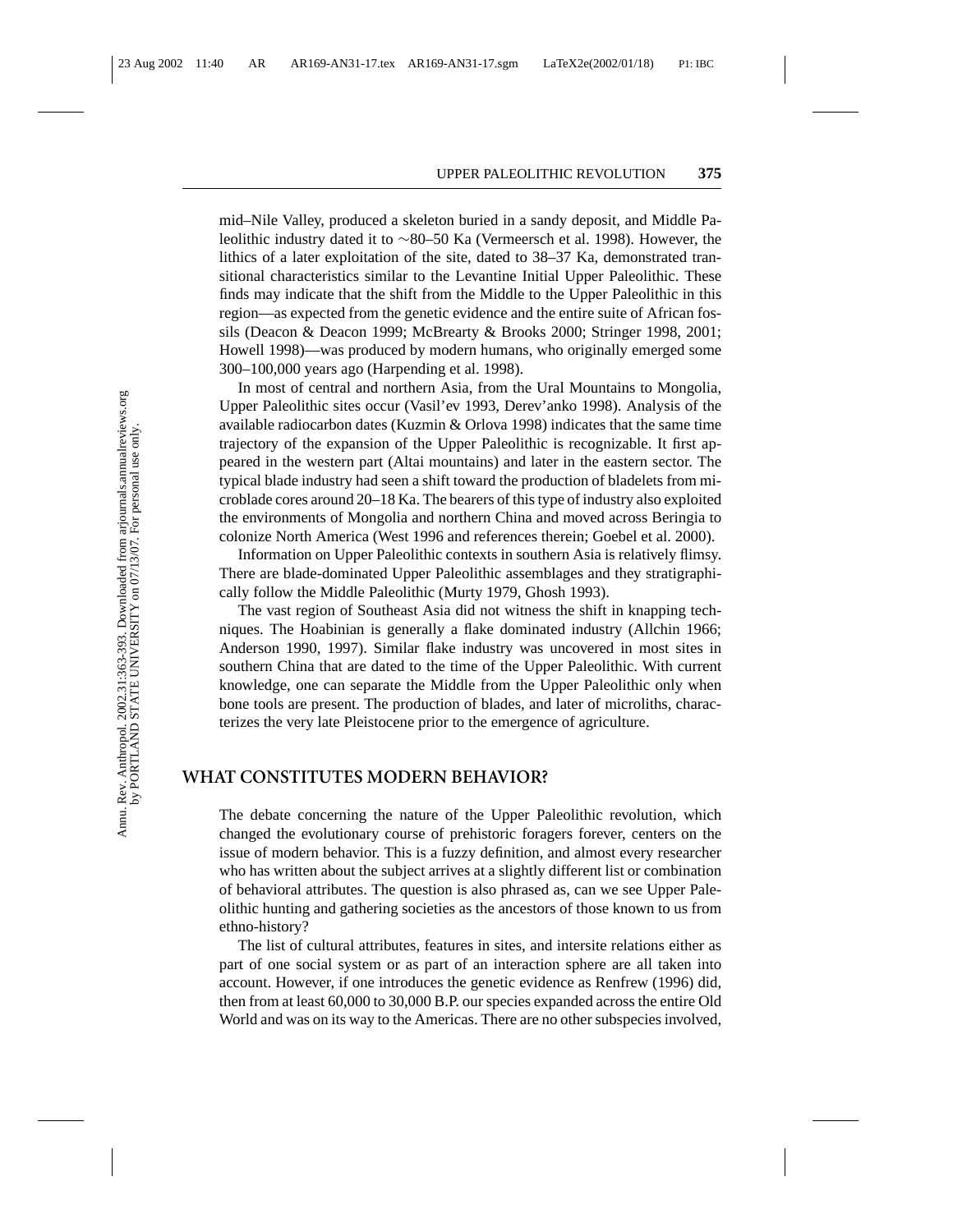and even if the issue of hybridization with the Neanderthals or any other unnamed groups is not fully resolved, the conclusion is that the Upper Paleolithic revolution reduced the number of human species to one. By comparison to 2.5 million years of evolution, the changes during the Upper Paleolithic had ensuing dramatic effects on world prehistory. All scholars agree that language plays a major role and that it probably evolved in time (Wynn 1991, Trask et al. 1998). Communication facilitated everything from transfer of technologies to long-distance exchange. This in turn had effects on subsistence economy and therefore led to population growth.

Indeed, most researchers agree that the larger the number of archaeological attributes that can be assembled to designate an Upper Paleolithic context, the clearer will be the markers of this human revolution. If we reexamine the list above, we may end up with only a few traits such as distinct intrasite spatial organization, the presence of beads and pendants, and the production of bone and antler tools and objects. Others would only reflect regional variability, important by itself, such as grinding stones and mobile and rock art, but can hardly be employed on a global scale. We should also be ready to accept that the capacity for the modern culture of *H. sapiens sapiens* could have been adopted, even if not for long, by others such as certain groups of Neanderthals in Arcy sur Cure. In the same flexible interpretation of cultural evolution and population demise, we may view the case of the Howeisons Poort as a historically accidental appearance of a somewhat similar combination of material elements to those of the Upper Paleolithic, but it ultimately had no impact on the general trend of human evolution. Only around 50,000–45,000 years ago did the Upper Paleolithic revolution begin. The cause remains a highly debatable subject.

## **CAUSES OF THE UPPER PALEOLITHIC REVOLUTION**

There are primarily three approaches to the study of the causes and the early course of the transition from the Middle to the Upper Paleolithic. There is a wide range of variability among researchers, and this summary is rather schematic.

The first approach suggests that there were gradual cultural changes from the late Middle and the Upper Pleistocene—an accumulation of material and behavioral traits finally leading to the formation of Upper Paleolithic social and cultural constructs. In short, these scholars see no revolution in either Eurasia or in Africa (e.g., Lindly & Clark 1990; Clark 1997a,b; McBrearty & Brooks 2000).

The second approach considers the shift from the Middle to the Upper Paleolithic as taking place more or less contemporaneously in most of the regions of North Asia, the Near East, and Europe. Supporters of this approach are split between those who see the change as accomplished by local populations (i.e., in Europe by the Neanderthals) (Straus 1996, Derev'anko 1998, Otte & Kozlowski 2001) and others who view the final establishment of the Upper Paleolithic as solely an *H. sapiens sapiens* achievement.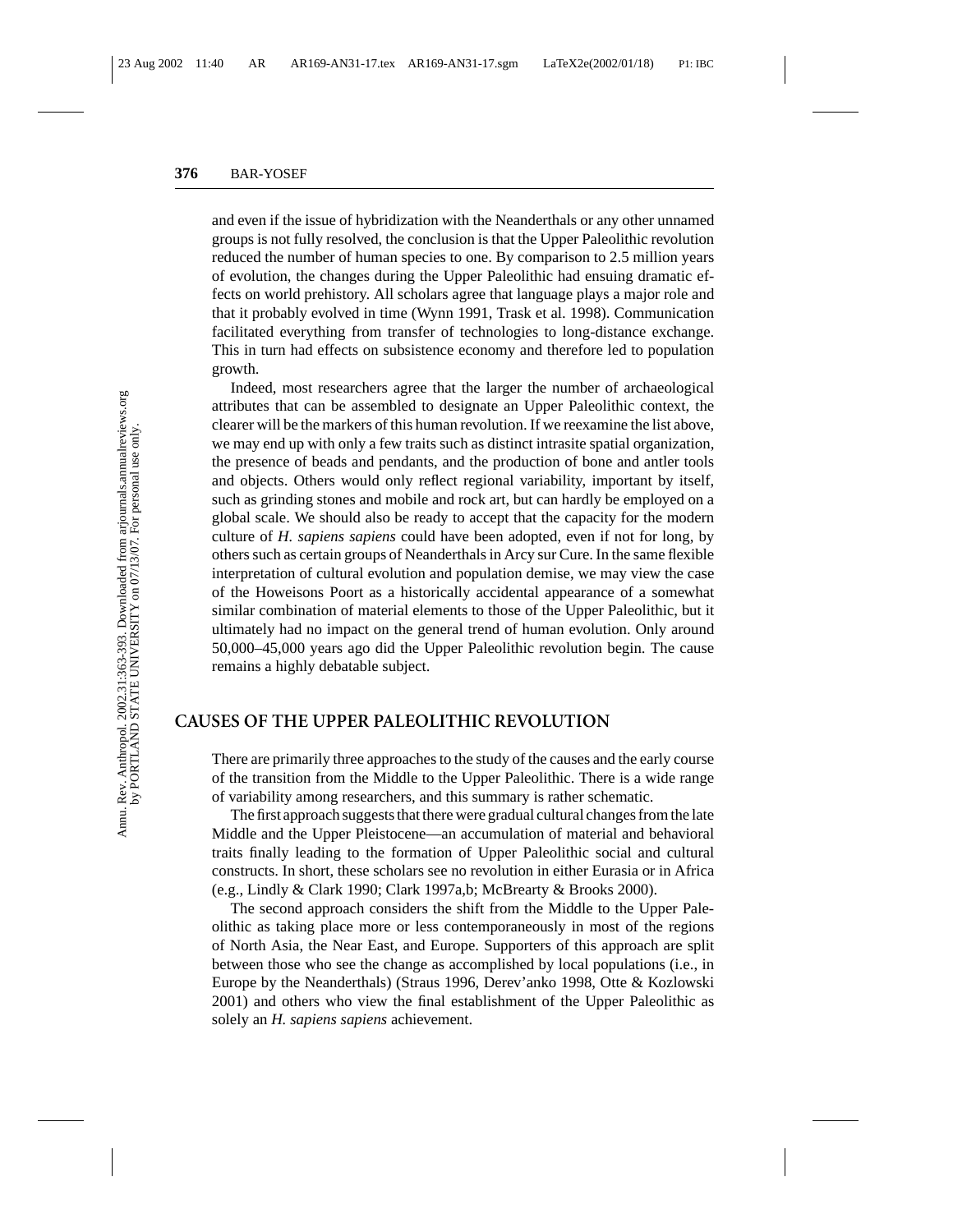The third view stresses the origin of this revolution in a core area and its dispersal by human groups who share the same social system and means of communication and who carry the essential components of the new technology into new territories. Proponents of this model view the cultural revolution as triggered either by a biological change or by techno-typological and socio-economic circumstances. As this approach is currently at the center of heated debates, I begin with the review of the biological aspects.

The main proponent of the need for an additional mutation, a neurological change in the human brain to explain the capacity for modern behavior, is Klein (1995, 1999, 2001a,b). In his view only this change brought about the socioeconomic restructuring that is documented in the archaeological records across the continents. His explanation takes into account what was earlier called "Out of Africa 2" (Stringer & Gamble 1993), which posits that modern humans dispersed from Africa some 60,000–50,000 years ago. Hence, according to Klein it was only after 50,000 years ago that humans possessed and expressed the markers of modern behavior.

While colonizing Eurasia and Australia, modern humans most likely gradually replaced the local nonmodern populations such as the Neanderthals. The latter, based on only three ancient DNA samples (Feldhofer cave in Germany, Vindja in Croatia, and Mezmaskaya in the Caucasus, Russia), are known to differ from modern humans (Krings et al. 1997, 2000; Ovchininkov et al. 2000). In addition, current genetic evidence for the modern-day European population indicates that there may not have been mixing between the entering Cro-Magnons and the local population (Semino at al. 2000).

Therefore, although brain volume of 1200–1700 cc was measured among Neanderthal skulls, which is within the range of *H. sapiens sapiens*, it seems that neither the volume nor the calculation of the neocortical ratio (Aiello & Dunbar 1993, Dunbar 1993) disclose the nature of the differences between both human morpho-types. Nor could the limited evolution of the frontal lobe or the role of the location of the sphenoid (D.E. Lieberman 1998). In addition, the definition of Neanderthal fossils outside the classical region of western Europe, such as the Levant, is open to disagreement (Arensburg & Belfer-Cohen 1998, Trinkaus et al. 1998, Rak 1998, Stefan & Trinkaus 1998, Akazawa et al. 1999).

Earlier views on the importance of the position of the larynx in relation to the base of the skull were modified following the realization that archaic modern humans such as those found in the Qafzeh and Skhul caves in Israel could have had the ability to speak like moderns (P. Lieberman 1998).

By reference to contemporary studies of general trends in human brain evolution it was proposed that a complex internal circuitry evolved between the separate sections of the brain, mainly in order to increase efficiency in the social information processing that was essential for survival in variable environments under fluctuating climatic conditions. Among the most effective means would be language, and not surprisingly the emergence of language is seen as a determinant factor. Whether following Chomsky or Pinker in their views of genetically programmed "universal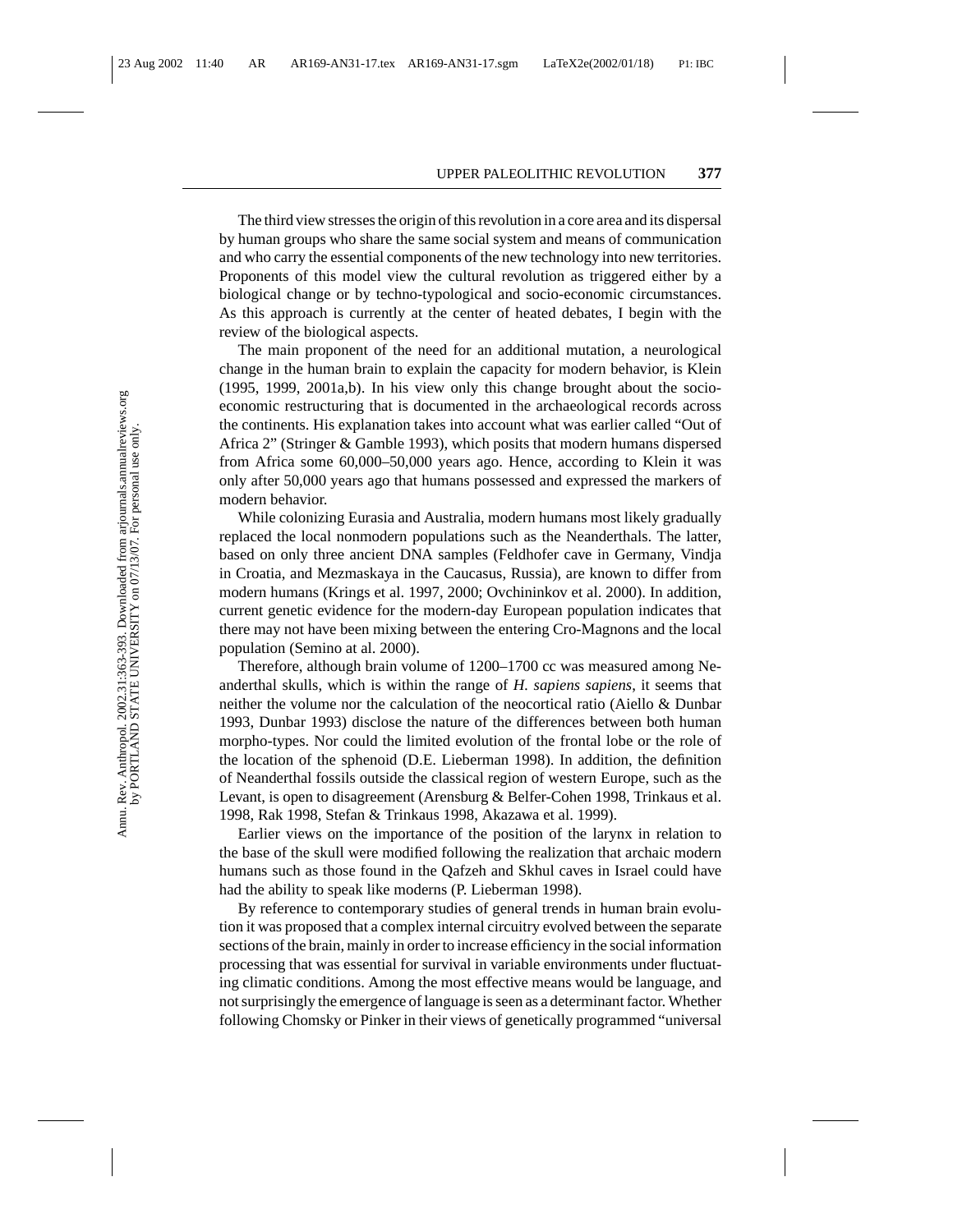grammar" or "language instinct," the question that remains open is whether it was a one-time biological change or a long building process (Pinker 2000).

This brings us to the issue of the creation of the storage of symbols as suggested by Donald (1991) that leads to the emergence of modernity. In this proposal, as in others, the imagery from the west European Upper Paleolithic arena and the body decorations play a major role. However, as mentioned above, this region differs considerably in its artistic expressions from most other provinces of the Upper Paleolithic world. A similar view is held by Deacon (1997), who sees the appearance of such symbols as occurring within a social system, but not necessarily as the crucial evidence for claiming its correlations with the sudden emergence of language. Along a somewhat similar line of thought, Gibson (1996) suggested that the Upper Paleolithic was a cultural revolution triggered by technological changes among people who long possessed modern neurological and cognitive capacities. However, for Mellars (1989, 1996b), judging from the shift in material components as described above and the appearance of imagery as well as beads and pendants, fully modern language and symbolic expressions emerged at or slightly prior to the Upper Paleolithic.

The efforts to explain the differences between the Middle and Upper Paleolithic manifestations as biologically determined continue with proposals concerning the brain's modularity structure. Mithen (1994, 1996) suggested that Neanderthals had domain-specific intelligence. According to this model, the Neanderthals' domains of intelligence—in which information concerning nature, social interaction, and technology were processed—shared little between them, as opposed to modern human brains, in which all fields of information are coordinated. This modern domain-sharing intelligence could have happened only if the additional neurological change in the brain took place as suggested by Klein (1995, 2001a,b).

Both the second and third approaches above address issues of behavior. Most scholars agree that the material elements (stone, bone, antler technology, exchange, site structure, etc.) and symbolic components (red ochre, mobile imagery, burials) reflect a change in behavior. Some of these tools, techniques, and inferred behaviors, which characterize *H. sapiens sapiens*, are also known from various sites of Middle Paleolithic age, as mentioned above. For example, bone tools are known from the Middle Stone Age Bloombos cave in South Africa and the Chatelperronian contexts of Arcy sur Cure, and intentional burials were practiced both in Europe and the Levant in Mousterian contexts. However, the point to be stressed is that these and other traits such as blade production and the collection of marine shells appear as sporadic phenomena during the late Lower and Middle Paleolithic but become regular cultural components after the Initial Upper Paleolithic from about 45 Ka and during the course of the ensuing millennia.

Using a Marxist approach, Gilman (1984), following a summary of the available evidence at the time of writing, proposed this view: Starting with the stylistic manifestations in the Upper Paleolithic contexts, he stressed that such innovations could only reflect social changes. Gilman accepted the earlier suggestions by Wobst (1976), Conkey (1978), and White (1982) that changes increased corporate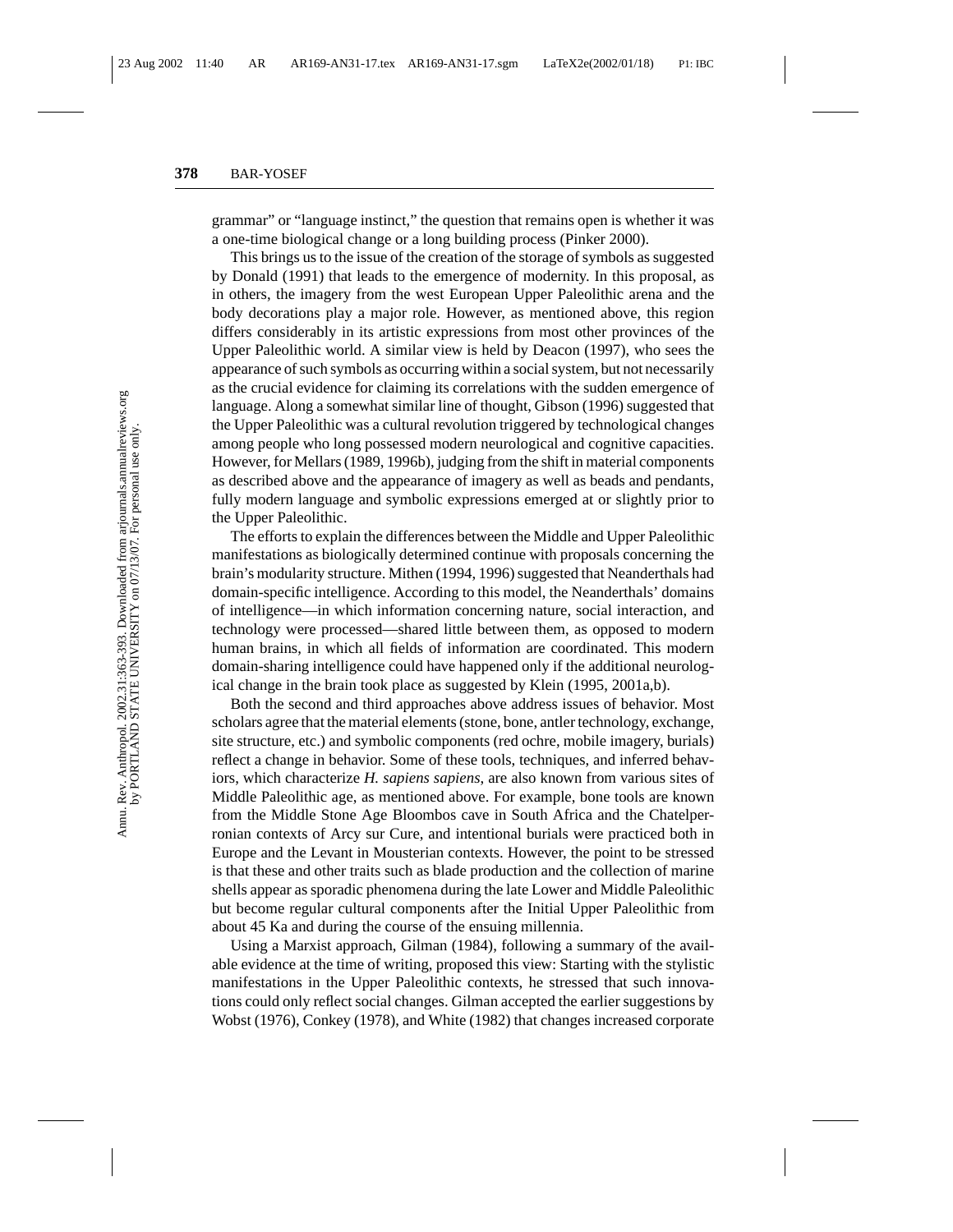solidarity, the development of closed mating systems, and the overall appearance of prehistoric ethnicity (i.e., cultures in the traditional sense). Incorporating these aspects within alliance theory, he proposed that the changes resulted from the developing forces of production. The environmental conditions and cultural processes during the Upper Pleistocene led to a population increase and, hence, further competition between social groups. Restricting the scope of the alliances and increasing group cohesion through ceremonies resulted in more sharing, storage, and technological innovations, and therefore a decrease in subsistence failures. This process would result in further population increase. The pace of the change would be slow, and therefore the Upper Paleolithic revolution occurred over a relatively long period but ended with "significantly qualitative changes" (Gilman 1984, p. 235). Egalitarian foragers, in the course of the changes in the social forces of production, in this model, develop complex social systems. The merit of Gilman's approach is the importance he places on social organization as a demographic pressure that leads to revolution.

The demographic aspects are currently favored by numerous researchers who see a population increase during the late Mousterian. For example, in Europe the impact of the harsh glacial conditions of Oxygen Isotope Stage 4 (OIS 4) on confined territories was probably the cause for a population bottle neck (Richter 2000, Shennan 2001). The ameliorated environmental conditions during OIS 3 (∼65– 24 Ka) indicate an alternation of warmer and colder periods (van Andel & Tzedakis 1996). This climatic scenario may explain the population growth among Eurasian Mousterian groups as evidence for greater techno-typological variability among the lithic industries as expressing the increase of social intensification (Shennan 2001) as well as the need for widening the diet breadth (e.g., Stiner & Kuhn 1992, Stiner et al. 1999); hence, the authors emphasize the role of climatic fluctuations in what has generally tended to be a socioeconomic model. However, whether the environmental changes in Eurasia caused the onset of the Upper Paleolithic revolution depends on what each investigator views as the course of the social and cultural changes.

In partial accordance with the approach that mixes climatic conditions and the history of social structures, I have suggested elsewhere (Bar-Yosef 1992, 1998) that the models available for explaining the Neolithic revolution could be used in constructing hypotheses for the Upper Paleolithic revolution. One of the main advantages in employing the agricultural revolution is the direct relationship between the Near East and Europe, resembling the geographic spread of the Upper Paleolithic across Europe (Figure 1). In addition, the improved data sets for the transition to the Neolithic, collected from a well-defined region, demonstrate temporal and spatial trajectories. The main points to be learned from the Neolithic revolution are the following:

1. The Neolithic revolution was set in motion by *H. sapiens sapiens*, a single human species, and does not coincide with any biological change. The major shifts in technology—tools (forms and function), tilling the land, food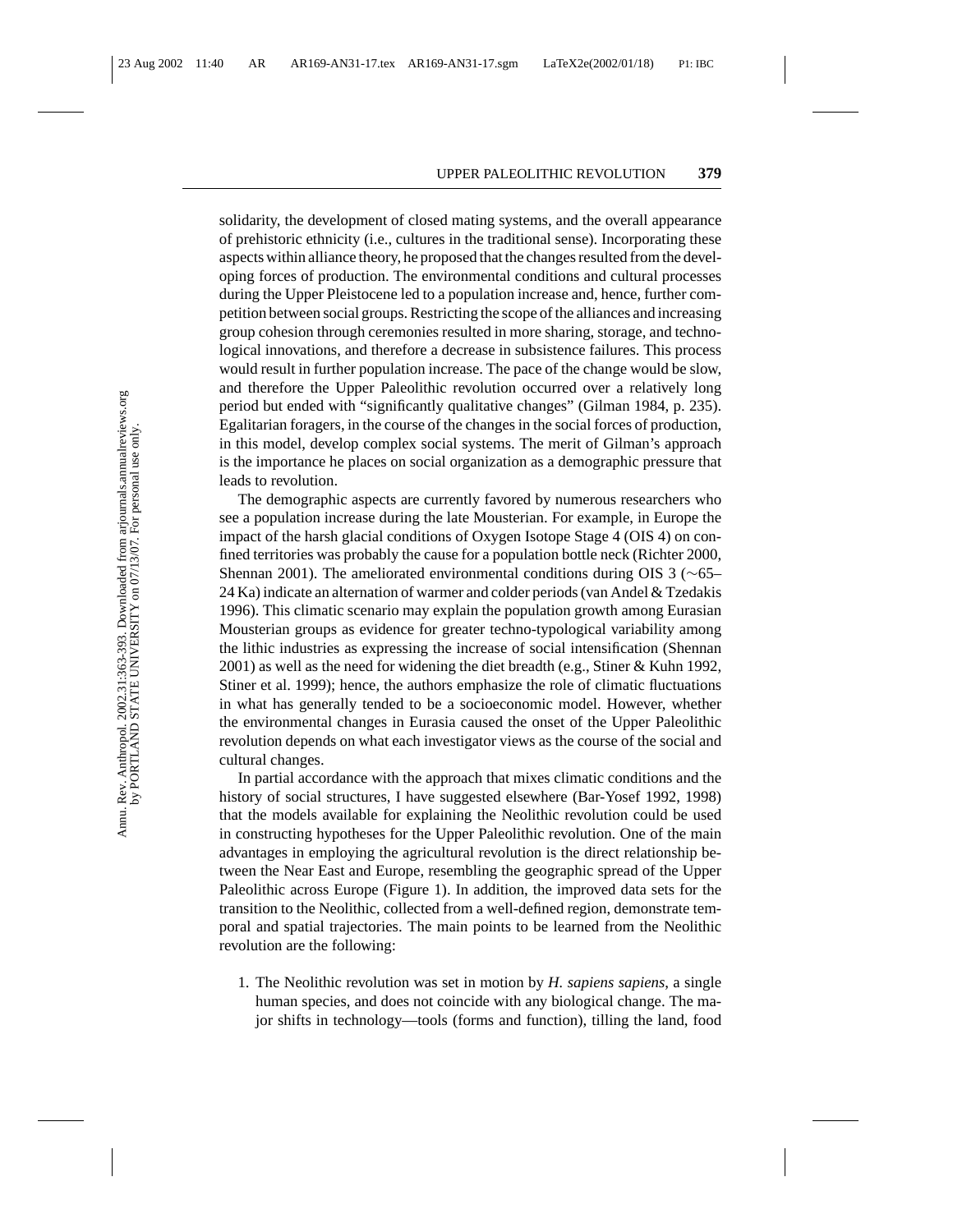preparation techniques, domestication of goat, sheep, cattle and pig—that led to major changes in diet as well as living conditions resulted in impacts on human body size, health, and the ability to digest dairy products (Cohen 1989, Durham 1991).

- 2. Prior to the Neolithic revolution a major increase in population after the Last Glacial Maximum was recorded from numerous regions, as well as shifts in settlement patterns including the emergence of sedentism [∼14,500 cal. B.P., a cyclical phenomenon known from earlier Upper Paleolithic sites (Bar-Yosef 2001)]. It seems that the climatic crisis of the Younger Dryas (12,900–11,600 cal. B.P.) affected basic subsistence strategies of the sedentary Natufian population in the Levant (Belfer-Cohen & Bar-Yosef 2000).
- 3. Alternative food acquisition strategies, such as increased mobility, forced a change in social structure among the Late Natufian people. For example, in the marginal semiarid Sinai Late Natufian groups improved their hunting techniques through the invention of the Harif point, a more efficient arrowhead (Goring-Morris 1991). Hunting, as well as gathering plant food, is reflected in the animal bone assemblages, grinding stones, mortars, and cup-holes. Large collections of marine shells testify to long-range exchanges with both the Red Sea and Mediterranean shores (Bar-Yosef 1991), probably in order to support group alliances.

The main onset of agricultural activities occurred in the northern Levant. There, people started to cultivate the wild cereals and legumes (Hillman 2000), which were already their basic staple food, along with other seeds, fruits, roots, and game animals in the region since at least 21 Ka cal. B.P. (Kislev et al. 1992). Hence, early farming communities, labeled as Pre-Pottery Neolithic A (PPNA) (∼11,600–10,500 cal. B.P.) were established within the Levantine Corridor (Bar-Yosef & Meadow 1995; Cauvin 2000).

- 4. Population growth is documented in the size of the early (PPNA) villages. It was the consequence of enhanced sedentism, predictable supplies of weaning foodstuffs from cereals, and reliable food resources ensured by storage. Therefore, a longer period of fertility for the better-fed women is expected (e.g., Bentley 1996). Large villages became viable biological units and reduced the need to travel substantial distances to find a mate. The sense of territoriality and ownership grew, sustaining the more complex social alliances and leading to redesigned cosmologies as described by Cauvin (2000).
- 5. The ongoing process of change once intentional cultivation began continued with the domestication of goat, sheep, cattle, and pig that took place during the Pre-Pottery Neolithic B period (PPNB) in the context of sedentary and semisedentary farmer-hunter villages. Corralling and tending wild animals was initiated in the hilly flanks of the Taurus/Zagros (e.g., Legge 1996, Martin 1999, Hole 1996, Zeder & Hesse 2000), where these animals had been hunted for many millennia by local foragers. It was before the completion of the biological changes, expressed in morphological traits, that goats, cattle, and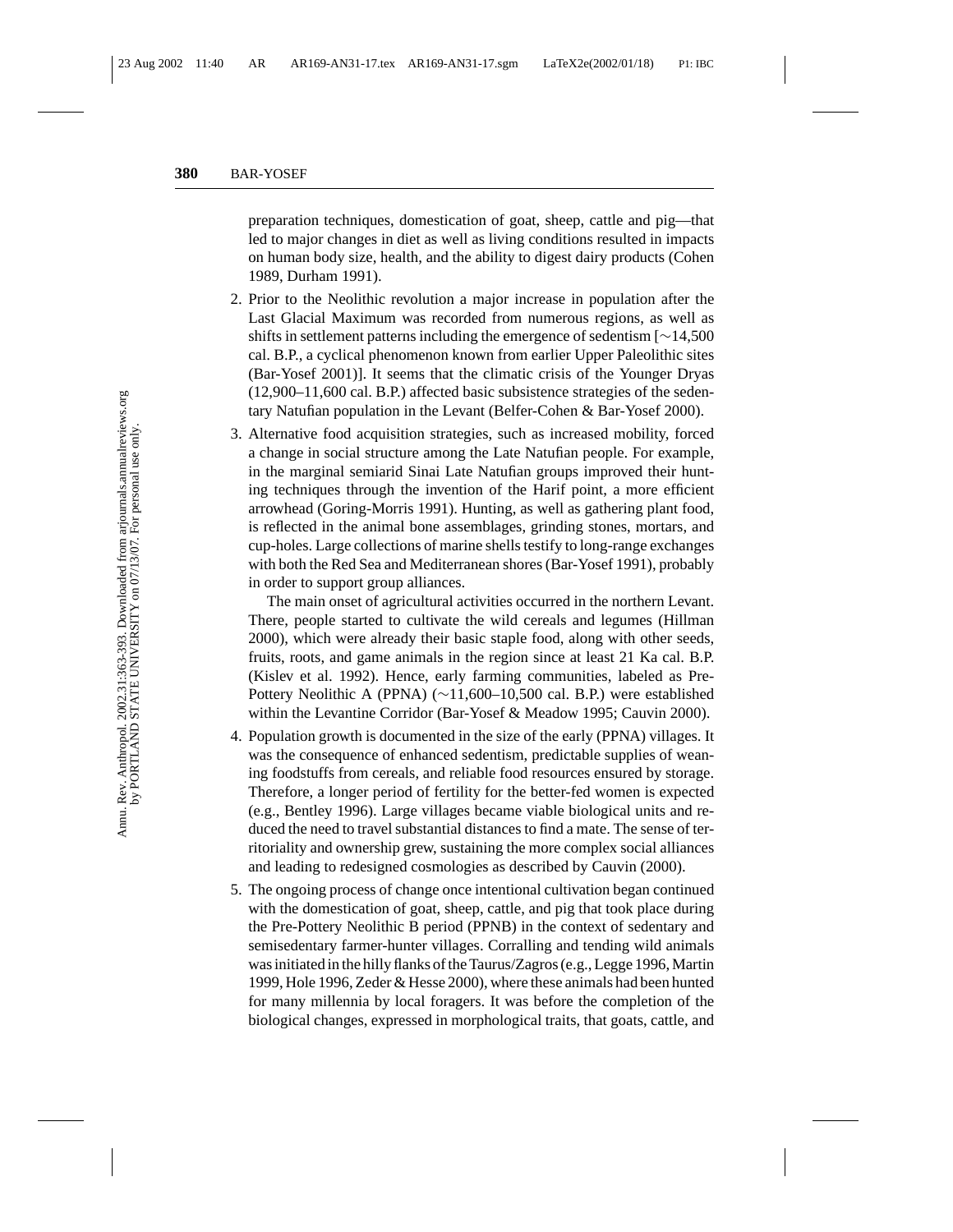other animals were transported by seacrafts to islands such as Cyprus (Vigne et al. 1999 ).

- 6. Population increase resulted in active emigration into central Anatolia (9000– 8000 cal. B.P.), Thessaly, and the islands of Cyprus (8,600 cal. B.P.), Crete, and others (Ammerman & Cavalli-Sforza 1984, Cavalli-Sforza et al. 1993, van Andel & Runnels 1995, Peltenberg et al. 2001). It is also conceivable that the Nile Delta was colonized by sea at a later date (∼8000 cal. B.P.).
- 7. The dispersal of the new economy, either as a partial or complete "agricultural package," occurred in a few ways. The eastward transmission to the Zagros foothills, from Kurdistan in the north to Khuzistan in the south, probably occurred without major displacements of human communities, but rather by adoption. Evidently, in this area the same microlithic Late Paleolithic tradition lasted into Neolithic times, indicating that the flint knappers were not replaced (Hole 1989, Kozlowski 1999).
- 8. The spread of the Neolithic economy westward took two paths: one through the Balkans and the Danube river valley and the other through coastal navigation and colonization. It was a long and complicated process, and there are various opinions concerning who were the Near Eastern farmers and where local Mesolithic foragers adopted agriculture through acculturation and imitation (Cherry 1990, Ammerman & Cavalli-Sforza 1984, Renfrew 1987, Zvelebil & Lillie 2000). The eastward expansion of the agricultural package reached the Indus Valley within 2000–1500 years.

In conclusion, the current archaeological, archaeobotanical, and plant genetic evidence confirms that the core area of the Neolithic Revolution lay in the Levantine Corridor—the western wing of the Fertile Crescent. The advantage of this model of the Upper Paleolithic revolution is that it removes the biological factor from the debate and centers instead on a population in an unknown core area that for local reasons (either climatic, social, economic, or all together) generated the initial step in the techno-typological and social revolution. Probably, in contrast to cases such as the Howeisons Poort, this social entity was large, viable, and successful and started spreading relatively fast as colonizers and distributors of new techniques.

### **CONCLUSION**

To avoid misunderstanding I begin with the terminology. Upper Paleolithic, like Neolithic, is a term that designates a time period and not an economy or social structure. These terms were coined before radiometric chronology was available. The Chatelperronian is Upper Paleolithic in age, but it did not result, as we might expect from a so-called transitional culture, in turning into a new socio-economic structure. The origins of the Aurignacian are not rooted in the Chatelperronian but in a different entity that inhabited a region outside western Europe. If we want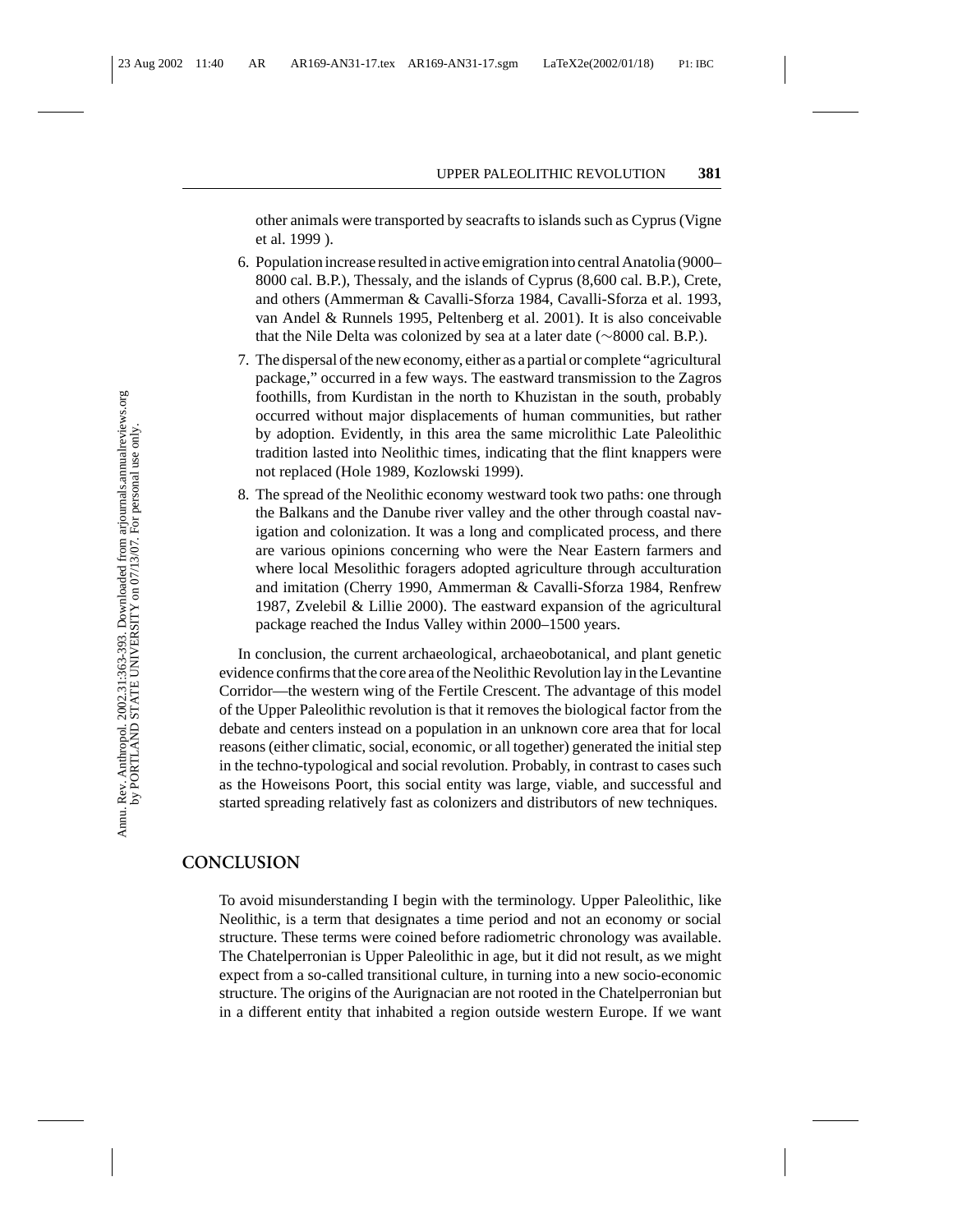to retain the term Upper Paleolithic as synonym for the new regime, we should reserve it solely for contexts in which the archaeological sequence demonstrates the transition from the Mousterian or Middle Stone Age to the new entities—those that later evolved into the more recent cultural manifestations of the Upper Paleolithic period, including mobile and rock art, body decorations, and later the microlithic industries. The acceptance of such an approach would sideline discussions about whether Neanderthals had the capacity for modern behavior. Even if they had, most or all of them did not survive beyond 30–29 Ka. The same would be true for North Africa. The Aterian, although produced by some form of modern humans, did not survive, and there is no evidence for a transitional phase in this region. The bearers of the blade-dominated and microlithic industries in this region could have been the descendents of the local Aterian population, but given the genetic evidence, they more likely originated from the same sub-Saharan parent population of all *H. sapiens sapiens* (Wengler 1997).

Figure 1 shows a selection of radiometric dates that indicate an east-west "wave of advance" of the Upper Paleolithic revolution, a term borrowed from Neolithic studies (Ammerman & Cavali-Sforza 1984). As mentioned above, with the progress in field research in central and northern Asia one may expect a similar trajectory. The same accounts for improved dating. Once certain ambiguities concerning the calibration of the dates in the range of 40,000–30,000 years ago are satisfactorily resolved, better maps can be drawn.

Most scholars accept that modern humans came out of Africa. Ideas diverge about the meaning of this movement or movements. Evidently, Australia was colonized some 60,000 years ago, prior to the onset of the Upper Paleolithic revolution. There could be a variety of explanations for the early dispersals. One could suggest an expansion of modern humans from southern Asia into Australia, who were innovative—being on their way to a continent that was still separated from southeast Asia by a 100-km waterway. Hence, the idea that water crafts were constructed, either boats or some sort of raft, has been proposed (Davidson & Noble 1992). Another possible explanation is that modern humans who were already present in the Levant during the Last Interglacial made their way into Asia, and like their contemporaries in Africa and eastern Asia, initiated technological and social changes that enabled them to get to Australia. The lack of evidence from the vast portion of southern Asia hampers better resolutions to this issue.

As mentioned above, there are two views about what modern humans carried with them as they left the African continent. According to those who believe the Upper Paleolithic revolution took place in Africa, modern humans were already equipped with the essential techno-cultural elements that characterize the Upper Paleolithic. These investigators believe the exit was earlier and the increasing population in Eurasia was caused by the incoming moderns from Africa. Each of these hypotheses, whether implicit or explicit, points to a core area in Africa as the source and the cause of the change.

Demographic factors are accepted as the trigger for the change by scholars who interpret the evidence on the basis of regional sequences. According to this view, the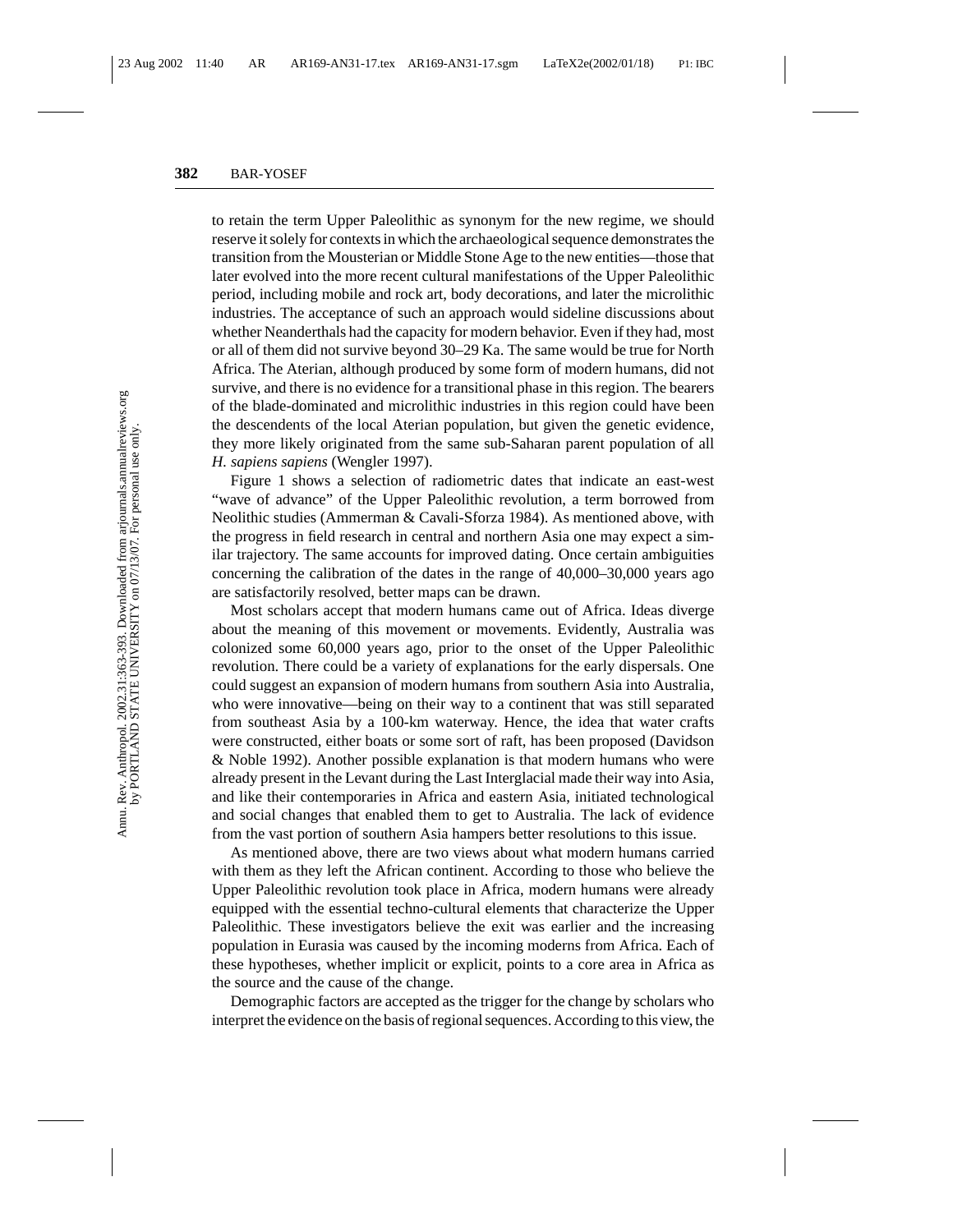Late Middle Paleolithic incubated the upcoming changes. In Europe the increasing variability of the lithic industries immediately following the harsh conditions of OIS 4 (∼75–65 Ka) considerably reduced the habitable areas, decreasing the size of the population and therefore triggering the need for social intensification (Richter 2000). Indeed, during OIS 3 (or the pleniglacial) Neanderthal populations grew. This process is represented by the increasing techno-typological variability among late Mousterian industries and expresses territorial competition that caused the need for change. The new socio-economic structure was achieved by the Upper Paleolithic revolution. This model is similar in its basic ingredients to the Neolithic model presented above. As much as the Neolithic model is not fully adopted by all researchers, neither is the proposal that the population increase in Europe was an independent factor. One thorny issue is why, with competing Neanderthal societies, is there no evidence for the use of some sort of body decoration for self-awareness and group identity?

Ecology plays a minor role in most of the debates. The realization that Neanderthals survived in Europe under various climatic fluctuations in both the temperate and the Mediterranean belts limits the discussion to particular regions, availability of food resources, hunting techniques, etc. In addition, numerous animal bone analyses indicate that the bearers of the Mousterian industries were reasonably successful hunters. The difference could have been between intercept hunting, which required getting close to the target, and the use of spear throwers or bows. It appears that time allocation among Upper Paleolithic hunters was either short by comparison to the Mousterian foragers or that the returns were higher owing to better communication and information storage, as well as improved hunting gear.

The issue of the capacity for modern behavior or modern culture, and the evolution of cognition, will continue to play a major role in the debates on the nature of the Upper Paleolithic revolution and the ensuing cultural changes. From a list of independent attributes it seems that researchers will be willing to settle for particular combinations. Among these the aspects of communication, symbolic expressions for information storage, self awareness and group identity, new hunting tools, and a clearer daily and seasonal spatial organization of activities that reflects an accepted social organization would be the prime components or antecedents to ethno-historically known foraging societies. These were the elementary achievements of the Upper Paleolithic revolution gleaned through the archaeological perspective.

#### **The** *Annual Review of Anthropology* **is online at http://anthro.annualreviews.org**

#### **LITERATURE CITED**

- Aiello LC, Dunbar RIM. 1993. Neocortex size, group size, and the evolution of language. *Curr. Anthropol.* 34:184–93
- Akazawa T, Aoki K, Bar-Yosef O, eds. 1998.

*Neandertals and Modern Humans in Western Asia*. New York: Plenum

Akazawa T, Muhesen S, Ishida H, Kondo O, Griggo C. 1999. New discovery of a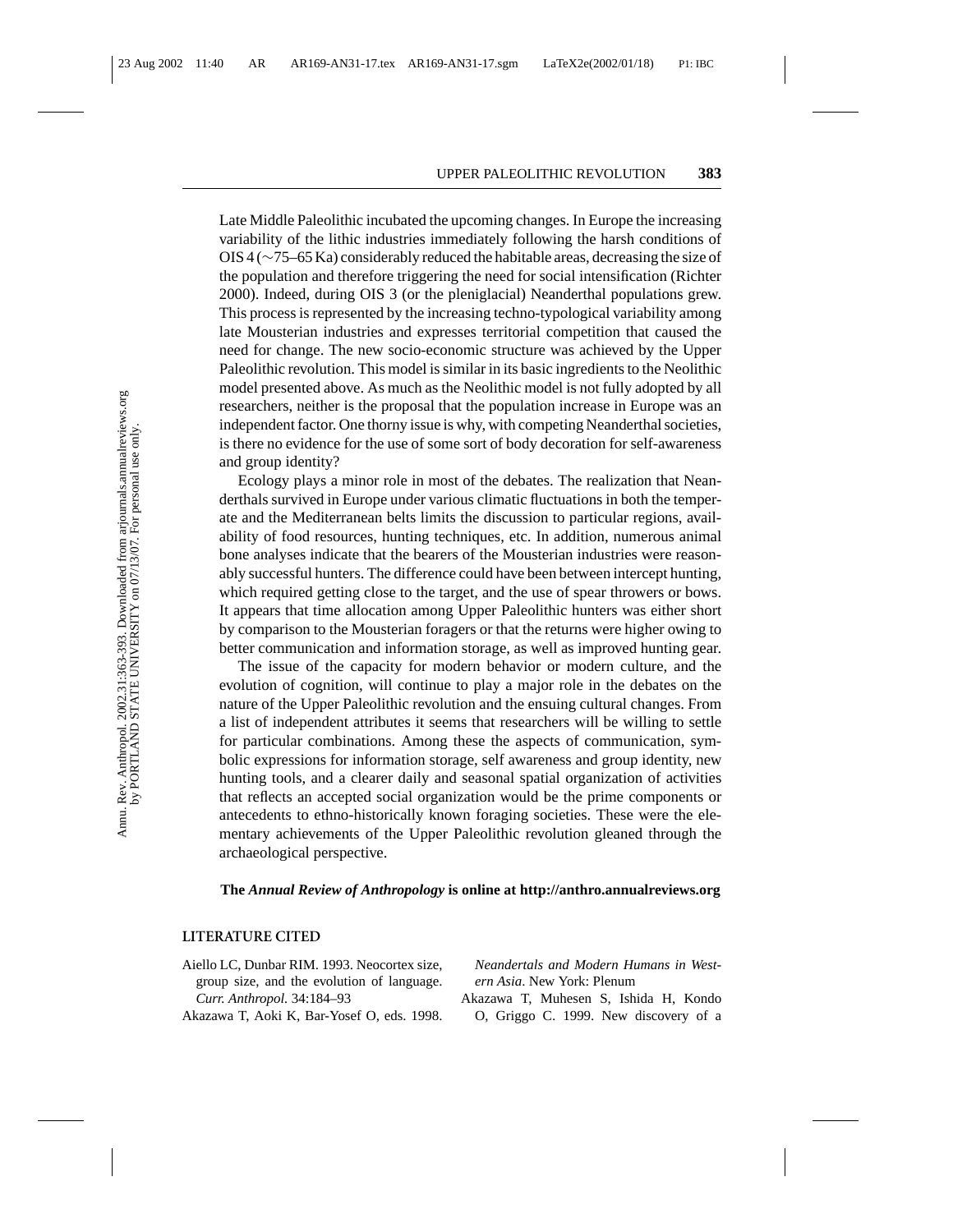Neanderthal child burial from the Dederiyeh Cave in Syria. *Paleorient ´* 25:129–42

- Allchin B. 1966. *The Stone-Tipped Arrow: Late Stone-Age Hunters of the Tropical Old World*. New York: Barnes & Noble. 224 pp.
- Allsworth-Jones P. 2000. Dating the transition between Middle and Upper Palaeolithic in Eastern Europe. In *Neanderthals and Modern Humans—Discussing the Transition: Central and Eastern Europe from 50,000- 30,000 B.P.*, ed. J Orschiedt, G-C Weniger, pp. 20–29. Mettman, Germany: Neanderthal Mus.
- Ambrose SH. 1998a. Chronology of the Later Stone Age and food production in East Africa. *J. Archaeol. Sci.* 25:377–92
- Ambrose SH. 1998b. Late Pleistocene human population bottlenecks, volcanic winter, and differentiation of modern humans. *J. Hum. Evol.* 34:623–51
- Ammerman AJ, Cavalli-Sforza LL. 1984. *The Neolithic Transition and the Genetics of Populations in Europe*. Princeton, NJ: Princeton Univ. Press. 176 pp.
- Anderson DD. 1990. *Lang Rongrien Rockshelter: a Pleistocene-Early Holocene Archaeological Site from Krabi, Southwestern Thailand*. Univ. Mus. Monogr. 71. Philadelphia: Univ. Mus.
- Anderson DD. 1997. Cave archaeology in southeast Asia. *Geoarchaeol.: Int. J.* 12:607– 38
- Arensburg B, Belfer-Cohen A. 1998. Sapiens and Neandertals: rethinking the Levantine Middle Paleolithic hominids. See Akazawa et al. 1998, pp. 311–22
- Bahn PG. 1997. *Journey through the Ice Age*. London: Weidenfeld & Nicholson. 240 pp.
- Bar-Yosef DE. 1991. Changes in the selection of marine shells from the Natufian to the Neolithic. See Bar-Yosef & Valla 1991, pp. 629– 36
- Bar-Yosef O. 1992. The role of Western Asia in modern human origins. *Philos. Trans. R. Soc. London Ser. B* 337:193–200
- Bar-Yosef O. 1998. On the nature of transitions: the Middle to Upper Palaeolithic and the Ne-

olithic Revolution. *Cambridge Archaeol. J.* 8:141–63

- Bar-Yosef O. 2000. The Middle and Early Upper Paleolithic in Southwest Asia and neighboring regions. See Bar-Yosef & Pilbeam 2000, pp. 107–56
- Bar-Yosef O. 2001. From sedentary foragers to village hierarchies: the emergence of social institutions. In *The Origin of Human Social Institutions*, ed. G Runciman, pp. 1–38. Oxford: Oxford Univ. Press
- Bar-Yosef O, Arnold M, Belfer-Cohen A, Goldberg P, Housley R, et al. 1996. The dating of the Upper Paleolithic layers in Kebara Cave, Mount Carmel. *J. Archaeol. Sci.* 23:297– 306
- Bar-Yosef O, Kuhn S. 1999. The big deal about blades: laminar technologies and human evolution. *Am. Anthropol.* 101:1–17
- Bar-Yosef O, Meadow RH. 1995. The origins of agriculture in the Near East. In *Last Hunters, First Farmers: New Perspectives on the Prehistoric Transition to Agriculture*, ed. TD Price, AB Gebauer, pp. 39–94. Santa Fe, NM: School Am. Res.
- Bar-Yosef O, Pilbeam D, eds . 2000. *The Geography of Neandertals and Modern Humans in Europe and the Greater Mediterranean*. Cambridge, MA: Peabody Mus., Harvard Univ.
- Bar-Yosef O, Valla FR, eds. 1991. *The Natufian Culture in the Levant.* Ann Arbor, MI: Int. Monogr. Prehistory
- Bar-Yosef O, Vandermeersch B, Arensburg B, Belfer-Cohen A, Goldberg P, et al. 1992. The excavations in Kebara Cave, Mount Carmel. *Curr. Anthropol.* 33:497–550
- Barton CM. 1997. Stone tools, style, and social identity: an evolutionary perspective on the archaeological record. In*Rediscovering Darwin: Evolutionary Theory and Archaeological Explanation*, ed. CM Barton, GA Clark, pp. 141–56. Washington, DC: Am. Anthropol. Assoc.
- Barton N. 2000. Mousterian hearths and shellfish: late Neanderthal activities on Gibraltar. See Stringer et al. 2000, pp. 211–19
- Beck JW, Richards DA, Edwards RL,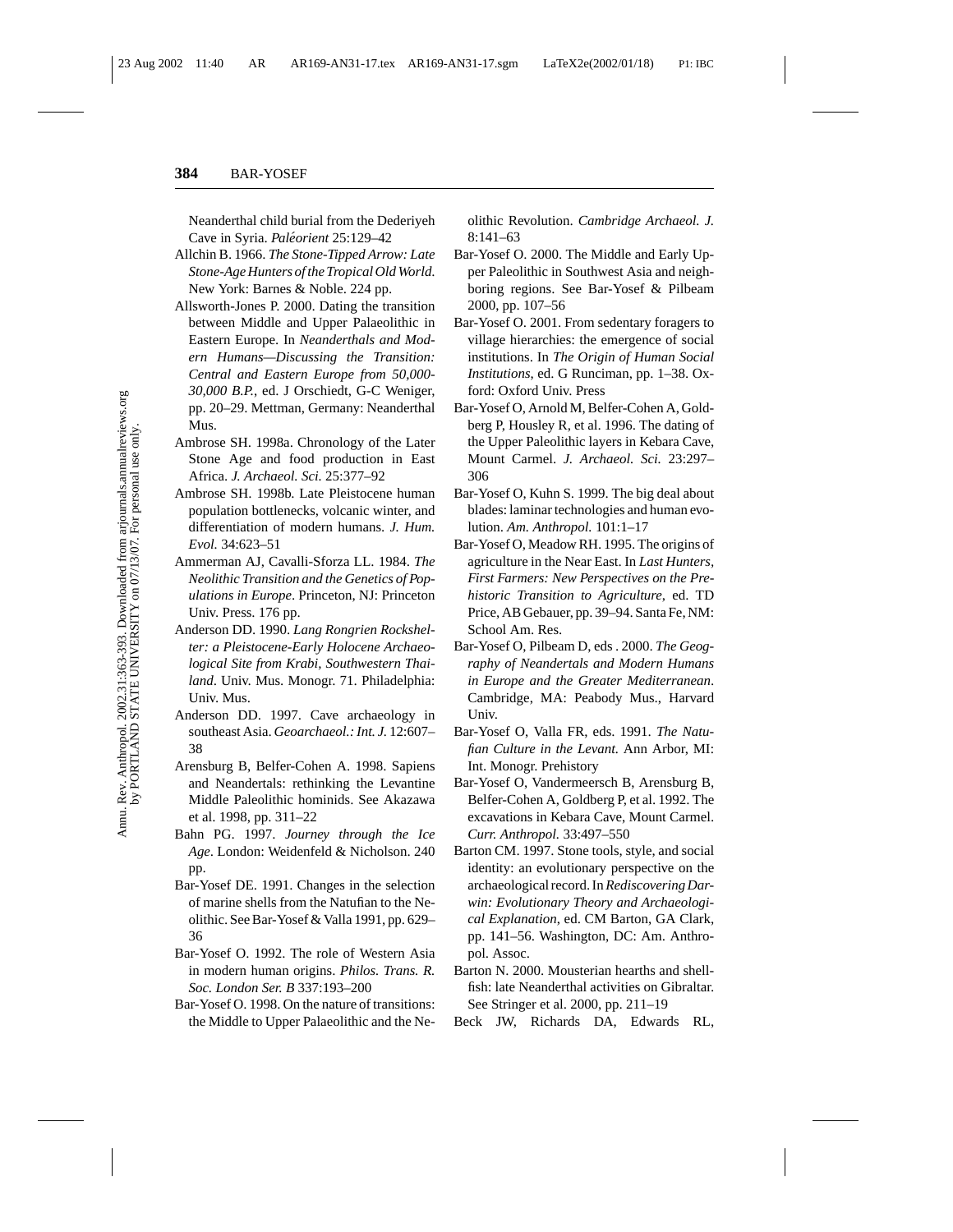Silverman BW, Smart PL, et al. 2001. Extremely large variations of atmospheric C14 concentration during the last glacial period. *Science* 292:2453–58

- Belfer-Cohen A, Bar-Yosef O. 2000. Early sedentism in the Near East: a bumpy ride to village life. In *Life in Neolithic Farming Communities: Social Organization, Identity, and Differentiation*, ed. I Kuijt, pp. 19–37. New York: Plenum
- Belfer-Cohen A, Hovers E. 1992. In the eye of the beholder: Mousterian and Natufian burials in the Levant.*Curr. Anthropol.* 33:463–71
- Bentley GR. 1996. How did prehistoric women bear "Man the Hunter"? Reconstructing fertility from the archaeological record. In *Gender and Archaeology*, ed. RP Wright, pp. 23– 51. Philadelphia: Univ. Penn. Press
- Binford LR. 1983. *In Pursuit of the Past: Decoding the Archaeological Record*. London: Thames & Hudson
- Bisson MS. 2000. Nineteenth century tools for twenty-first century archaeology? Why the Middle Paleolithic Typology of François Bordes must be replaced. *J. Archaeol. Method and Theory* 7:1–48
- Bocquet-Appel J-P, Demars PY. 2000. Neanderthal contraction and modern human colonization of Europe. *Antiquity* 74:544–52
- Boëda E, Geneste JM, Griggo C, Mercier N, Muhesen S, et al. 1999. A Levallois point embedded in the vertebra of a wild ass (Equus africanus): hafting, projectiles and Mousterian hunting weapons. *Antiquity* 73:394–402
- Bordes F. 1961. *Typologie du Paleolithique An- ´ cien et Moyen*. Bordeaux, France: Delmas
- Bordes F. 1968. *The Old Stone Age*. New York: McGraw-Hill. 255 pp.
- Breuil H. 1912. Les subdivisions de Paléolithique Supérieur et leur signification. Compte *rendu de Congres international d'anthropo- `*  $logie$  et archéologie préhistorique, Geneva, pp. 165–238
- Bricker HM. 1976. Upper Palaeolithic archaeology. *Annu. Rev. Anthropol.* 5:133–48
- Cabrera Valdés V, Hoyos Gómez M, Bernaldo de Quirós Guidotto F. 1997. The Transition from Middle to Upper Paleolithic in the Cave

of El Castillo (Cantabria, Spain). See Clark & Willermet 1997, pp. 177–88

- Carbonell E, Vaquero M, eds . 1996. *The Last Neandertals, the First Anatomically Modern Humans*. Tarragona, Spain: Univ. Rovira i Virgili
- Carbonell E, Vaquero M, Maroto J, Rando JM, Mallol C. 2000. A geographic perspective on the Middle to Upper Paleolithic transition in the Iberian Peninsula. See Bar-Yosef & Pilbeam 2000, pp. 5–34
- Cauvin J. 2000. *The Birth of the Gods and the Origins of Agriculture*. Cambridge: Cambridge Univ. Press. 259 pp.
- Cavalli-Sforza LL, Menozzi P, Piazza A. 1993. Demic expansions and human evolution. *Science* 259:639–46
- Chase PG, Dibble HL. 1987. Middle Paleolithic symbolism: a review of current evidence and interpretations. *J. Anthropol. Archaeol.* 6:263–96
- Cherry JF. 1990. The first colonization of the Mediterranean islands: a review of recent research. *J. Mediterr. Archaeol.* 3:145–221
- Churchill SE, Smith FH. 2000. Makers of the Early Aurignacian of Europe. *Yearbk. Phys. Anthropol.* 43:61–115
- Clark GA, ed. 1991. *Perspectives on the Past: Theoretical Biases in Mediterranean Hunter-Gatherer Research*. Philadelphia: Univ. Penn. Press
- Clark GA. 1997a. Through a glass darkly: conceptual issues in modern human origins research. See Clark & Willermet 1997, pp. 60– 76
- Clark GA. 1997b. The Middle-Upper Paleolithic transition in Europe: an American perspective. *Nor. Archaeol. Rev.* 30:25–53
- Clark GA, Willermet CM, eds . 1997. *Conceptual Issues in Modern Human Origins Research*. New York: Aldine de Gruyter
- Close AE. 1989. Identifying style in stone artefacts: a case study from the Nile Valley. In *Alternative Approaches to Lithic Analysis*, ed. DO Henry, GH Odell, pp. 3–26. Washington, DC: Am. Anthropol. Assoc.
- Clottes J. 1997. Art of the light and art of the depths. See Conkey et al. 1997, pp. 203–16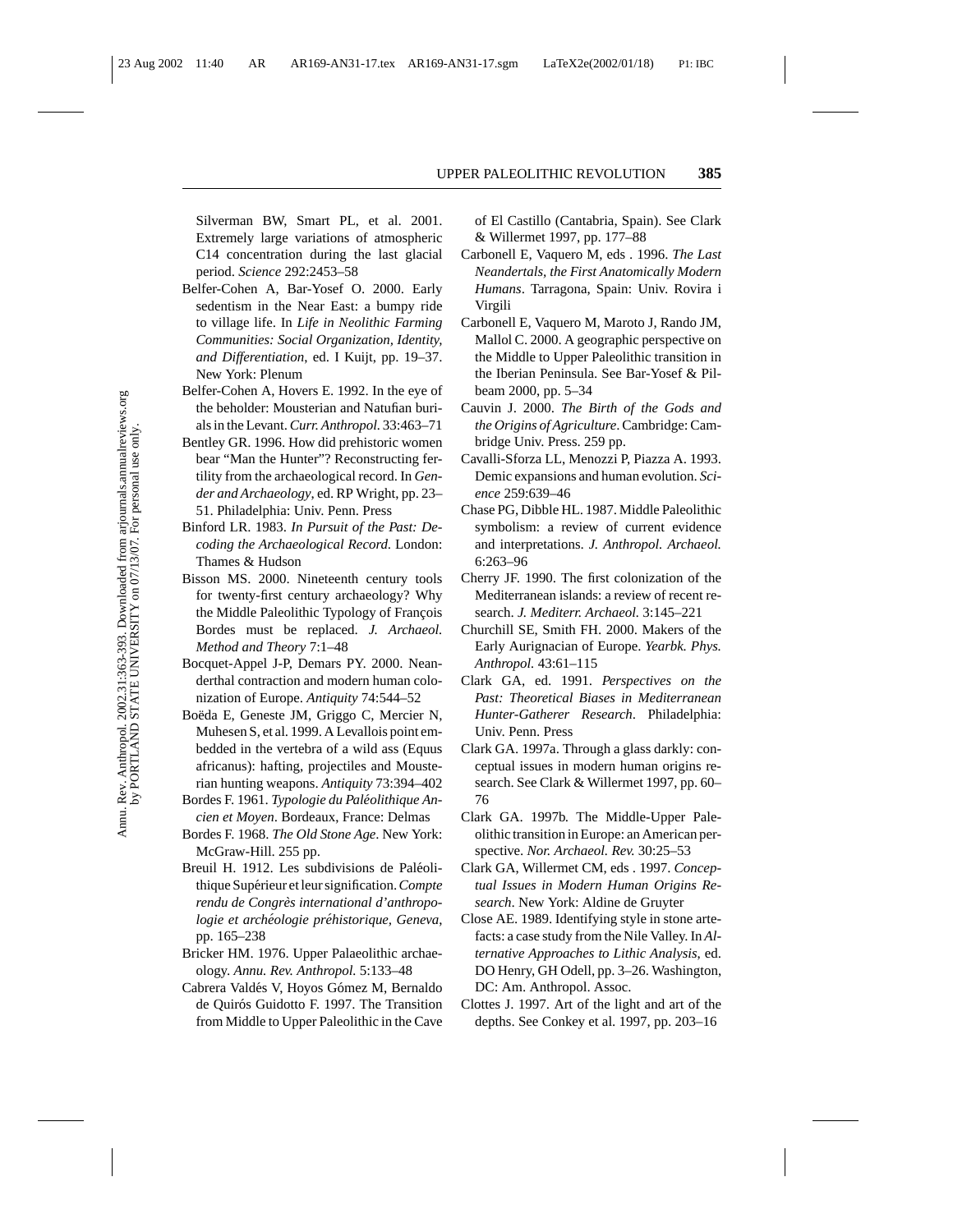- Cohen MN. 1989. *Health and the Rise of Civilization*. New Haven, CT: Yale Univ. Press
- Collins D. 1986. *Palaeolithic Europe: a Theoretical and Systematic Study*. Devon, UK: Clayhanger. 291 pp.
- Conard N. 1990. Laminar lithic assemblages from the last interglacial complex in northwestern Europe. *J. Anthropol. Res.* 46:243– 62
- Conard NJ, ed. 2001. *Settlement Dynamics of the Middle Paleolithic and Middle Stone Age*, Introductory Volume. Tübingen, Ger.: Kerns. 611 pp.
- Conkey MW. 1978. Style and information in cultural evolution: toward a predictive model for the Palaeolithic. In *Social Archaeology: Beyond Subsistence and Dating*, ed. CL Redman, MJ Berman, EV Curtin, WT Langhorne Jr, NM Versaggi, JC Wanser, pp. 61–85. New York: Academic
- Conkey M, Hastorf C, ed. 1990. *The Uses of Style in Archaeology*. Cambridge: Cambridge Univ. Press. 124 pp.
- Conkey MW, Soffer O, Stratmann D, Jablonski NG, ed. 1997. *Beyond Art: Pleistocene Image and Symbol*. San Francisco: Calif. Acad. Sci.
- Copeland L. 1975. The Middle and Upper Palaeolithic of Lebanon and Syria in the light of recent research. In *Problems in Prehistory: North Africa and the Levant*, ed. F Wendorf, AE Marks, pp. 317–50. Dallas: SMU Press
- Davidson I. 1997. The power of pictures. See Conkey et al. 1997, pp. 125–59
- Davidson I, Noble W. 1992. Why the first colonisation of the Australian region is the earliest evidence of modern human behaviour. *Prespect. Archaeol. Oceania* 27:113–19
- de Sonneville-Bordes D, Perrot J. 1953. Essai d'adaptation des méthodes statistiques au Paléolithique supérieur: premiers résultats. *Bull. Societe Prehistorique Fr. ´* 50:323– 33
- Deacon HJ. 1992. Southern Africa and modern human origins. *Philos. Trans. R. Soc.* 337: 177–83
- Deacon HJ. 1995 Two late Pleistocene-

Holocene archaeological depositories from the southern Cape, South Africa. *S. Afr. Archaeol. Bull.* 50:121–31

- Deacon HJ, Deacon J. 1999. *Human Beginnings in South Africa: Uncovering the Secrets of the Stone Age.*Cape Town, S. Afr./Walnut Creek, CA: Phillips & Altamira. 214 pp.
- Deacon HJ, Wurz S. 1996. Klasies River main site, cave 2: a Howiesons Poort occurrence. In *Aspects of African Archaeology*, ed. G Pwiti, R Soper, pp. 213–18. Harare: Univ. Zimbabwe
- Deacon T. 1997. *The Symbolic Species: the Co-Evolution of Language and the Brain*. New York: Norton
- Derev'anko AP. 1998. *The Palaeolithic of Siberia: New Discoveries and Interpretations*. Urbana: Univ. Illinois Press
- Derevianko AP, Petrin VT, Rybin EP. 2000. The Kara-Bom Site and the characteristics of the Middle-Upper Paleolithic Transition in the Altai. *Archaeol. Ethnol. Anthropol. Eurasia* 2:33–52
- Dibble HL. 1995. Middle Paleolithic scraper reduction: background, clarification, and review of the evidence to date. *J. Archaeol. Method Theory* 2:299–368
- Djindjian F, Kozlowski JK, Otte M. 1999. *Le Paléolithique Supérieur en Europe*. Paris: Colin. 474 pp.
- Donald M. 1991. *Origins of the Modern Mind: Three Stages in the Evolution of Culture and Cognition*. Cambridge, MA: Harvard Univ. Press
- Dunbar R. 1993. Coevolution of neocortical size, group size and language in humans. *Behav. Brain Sci.* 16:681–735
- Durham WH. 1991. *Coevolution: Genes, Culture, and Human Diversity*. Palo Alto, CA: Stanford Univ. Press
- Farizy C. 1990. The Transition from Middle to Upper Palaeolithic at Arcy-sur-Cure (Yonne, France): technological, economic and social aspects. In *The Emergence of Modern Humans*, ed. P Mellars, pp. 303–26. Edinburgh: Edinburgh Univ. Press
- Farizy C. 1994. Behavioral and cultural changes at the Middle to Upper Paleolithic transition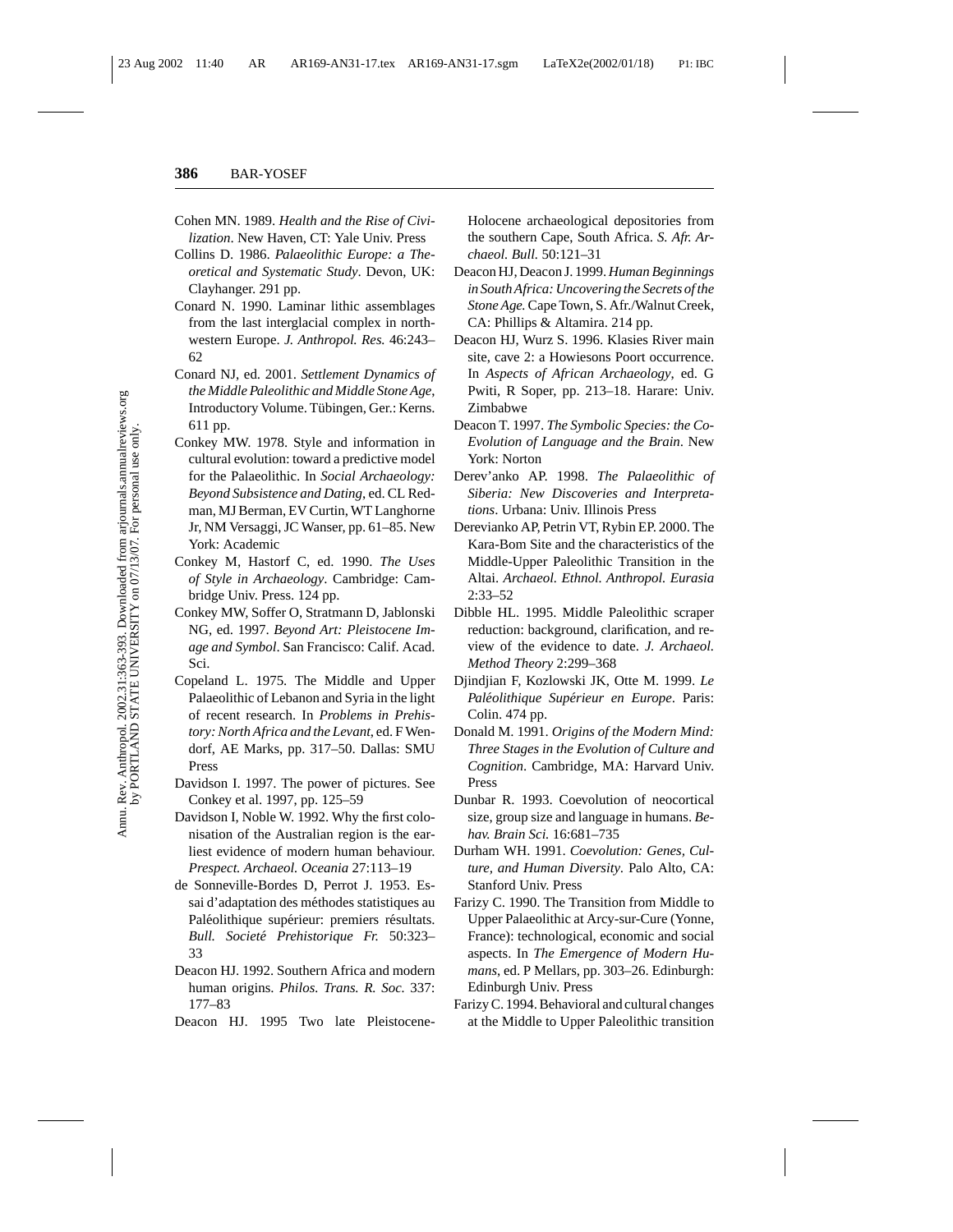in western Europe. In *Origins of Anatomically Modern Humans*, ed. MH Nitecki, DV Nitecki, pp. 93–100. New York: Plenum

- Féblot-Augustins J. 1993. Mobility strategies in the late Middle Palaeolithic of central Europe and western Europe: elements of stability and variability. *J. Anthropol. Archaeol.* 12:211– 65
- Gambier D. 1989. Fossil hominids from the early Upper Paleolithic (Aurignacian) of France. See Mellars & Stringer 1989, pp. 194–211
- Gamble C. 1986. *The Palaeolithic Settlement of Europe*. Cambridge: Cambridge Univ. Press
- Gamble C. 1993. Exchange, foraging and local hominid networks. In *Trade and Exchange in Prehistoric Europe*, ed. C Scarre, F Healy, pp. 35–44. Oxford: Oxbow
- Gamble C. 1999. *The Paleolithic Societies of Europe*. Cambridge: Cambridge Univ. Press
- Gargett RH. 1999. Middle Palaeolithic burial is not a dead issue: the view from Qafzeh, Saint-Césaire, Kebara, Amud, and Dederiyeh. *J. Hum. Evol.* 37:27–90
- Garrod DAE, Bate DM. 1937. *The Stone Age of Mount Carmel*. Oxford: Clarendon
- Geneste J-M. 1988. Economie des resources lithiques dans le Moustérien du sud-ouest de la France. In *L'Homme Neandertal*. Vol. 6. La Subsistance, ed. M Otte, pp. 75-97. Liège, Belgium: ERAUL
- Geneste JM, Plisson H. 1993. Hunting technologies and human behavior: lithic analysis of Solutrean shouldered points. See Knecht et al. 1993, pp. 117–36
- Ghosh A. 1993. Upper Palaeolithic blade technology: a preliminary analysis of the cores from Mehtakheri (Madhya Pradesh). *Man Environ.* 18:11–19
- Gibson K. 1996. The biocultural human brain, seasonal migrations, and the emergence of the Upper Palaeolithic. See Mellars & Gibson 1996, pp. 33–46
- Gilman A. 1984. Explaining the Upper Palaeolithic revolution. In *Marxist Perspectives in Archaeology*, ed. E Springs, pp. 220–37. Cambridge: Cambridge Univ. Press
- Goebel T, Waters MR, Buvit I, Konstantinov

MV, Konstantinov AV. 2000. Studenoe-2 and the origins of microblade technologies in the Transbaikal, Siberia. *Antiquity* 74:567–75

- Goring-Morris AN. 1991. The Harifian of the Southern Levant. See Bar-Yosef & Valla 1991, pp. 173–216
- Goring-Morris NA, Belfer-Cohen A, eds. 2002. *More than Meets the Eye: Studies on Upper Palaeolithic Diversity in the Near East*. Oxford: Oxbow
- Goring-Morris AN, Marder O, Davidzon A, Ibrahim F. 1998. Putting Humpty together again: preliminary observations on refitting studies in the Eastern Mediterranean. In *The Organization of Lithic Technology in Late Glacial and Early Postglacial Europe*, ed. S Milliken, pp. 149–82. Oxford: B.A.R. Int. Ser. 700
- Grayson DK, Cole SC. 1998. Stone tool assemblage richness during the Middle and Early Upper Palaeolithic in France. *J. Archaeol. Sci.* 25:927–38
- Grayson DK, Delpech F. 1998. Changing diet breadth in the Early Upper Palaeolithic of southwestern France. *J. Archaeol. Sci.* 25: 1119–29
- Grigor'ev GP. 1993. The Kostenki-Avdeevo archaeological culture and the Willendorf-Pavlov-Kostenki-Avdeevo cultural unity. In *From Kostenki to Clovis: Upper Paleolithic-Paleo-Indian Adaptations*, ed. O Soffer, ND Praslov, pp. 51–66. New York: Plenum
- Guilbaud M. 1996. Psychotechnic analysis and culture change: origins of the Upper Paleolithic as seen through the example of Saint-Césaire. See Carbonell & Vaquero 1996, pp. 337–54
- Harpending H, Batzer M, Gurven M, Jorde L, Rogers A, Sherry S. 1998. Genetic traces of ancient demography. *Proc. Natl. Acad. Sci. USA* 95:1961–67
- Harris D, ed. 1996. *The Origins and Spread of Agriculture and Pastoralism in Eurasia*. London: UCL Press
- Harrold FB. 1989. Mousterian, Chatelperronian and Early Aurignacian in Western Europe: continuity or discontinuity? See Mellars & Stringer 1989, pp. 677–713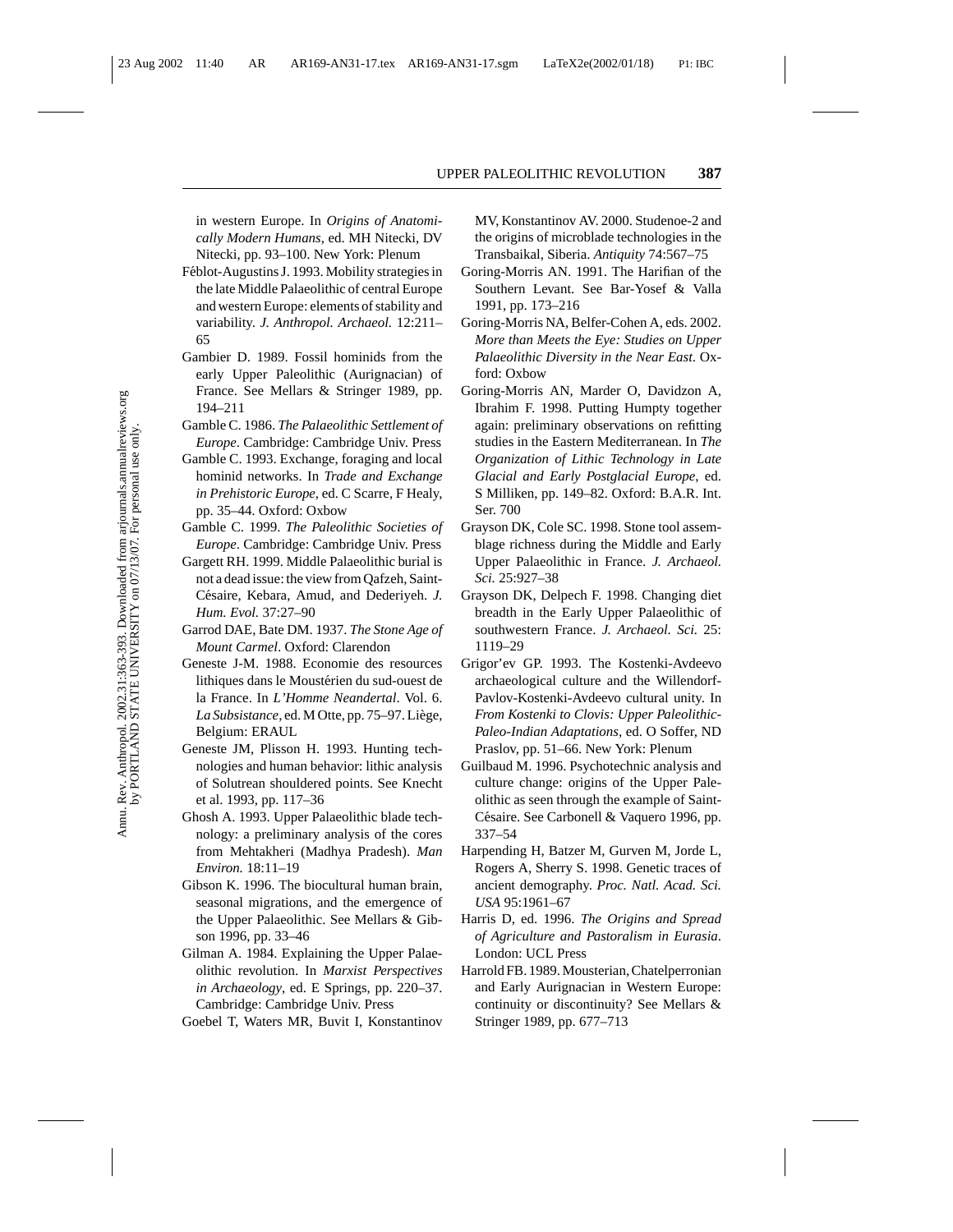- Harrold FB. 1991. The elephant and the blind men: paradigms, data gaps, and the Middle-Upper Paleolithic transition in southwestern France. See Clark 1991, pp. 164– 82
- Henry DO. 1995. *Prehistoric Cultural Ecology and Evolution*. New York: Plenum. 464 pp.
- Henshilwood C, Sealy J. 1997. Bone artifacts from the Middle Stone Age at Blombos Cave, Southern Cape, South Africa. *Curr. Anthropol.* 38:890–95
- Henshilwood CS, Sealy JC, Yates R, Cruz-Uribe K, Goldberg P, et al. 2001. Blombos Cave, Southern Cape, South Africa: preliminary report on the 1992–1999 excavations of the Middle Stone Age levels. *J. Archaeol. Sci.* 28:421–48
- Hillman GC. 2000. Abu Hureyra 1: the Epipalaeolithic. In *Village on the Euphrates: From Foraging to Farming at Abu Hureyra*, ed. AMT Moore, GC Hillman, AJ Legge, pp. 327–99. Oxford: Oxford Univ. Press
- Hole F. 1989. A two-part, two-stage model of domestication. In *The Walking Larder*, ed. J Clutton-Brock, pp. 97–104. London: Unwin Hyman
- Hole F. 1996. The context of caprine domestication in the Zagros region. See Harris 1996, pp. 263–81
- Hovers E. 2001. Territorial behavior in the Middle Paleolithic of the Southern Levant. See Conard 2001, pp. 123–52
- Hovers E, Kimbel WH, Rak Y. 2000. Amud 7 still, a burial: response to Gargett. *J. Hum. Evol.* 39:253–60
- Howell FC. 1998. Evolutionary implications of altered perspectives on hominine demes and populations in the Later Pleistocene of western Eurasia. See Akazawa et al. 1998, pp. 5–27
- Hublin J-J. 2000. Modern-nonmodern hominid interactions: a Mediterranean perspective. See Bar-Yosef & Pilbeam 2000, pp. 157– 82
- Jensen HJ. 1988. Microdenticulates in the Danish Stone Age: a functional puzzle. In *Industries Lithiques: Traceologie et Technologie ´* , ed. S Beyries. Oxford: B.A.R. Int. Ser. 441
- Johnson AW, Earle T. 2000. *The Evolution of Human Societies: From Foraging Group to Agrarian State*. Stanford, CA, Stanford Univ. Press
- Kislev ME, Nadel D, Carmi I. 1992. Epi-Palaeolithic (19,000 B.P.) cereal and fruit diet at Ohalo II, Sea of Galilee, Israel. *Rev. Palaeobot. Palynol.* 71:161–66
- Klein R. 1998. Why anatomically modern people did not disperse from Africa 100,000 years ago. See Akazawa et al. 1998, pp. 509– 21
- Klein RG. 1995. Anatomy, behavior, and modern human origins. *J. World Prehist.* 9:167– 98
- Klein RG. 1999. *The Human Career: Human Biological and Cultural Origins*. Chicago: Univ. Chicago Press
- Klein RG. 2001a. Southern Africa and modern human origins. *J. Anthropol. Res.* 57:1–16
- Klein RG. 20001b. Fully modern humans. In *Archaeology at the Millennium*, ed. GM Feinman, TD Price, pp. 109–35. New York: Plenum
- Knecht H, Pike-Tay A, White R, eds. 1993. *Before Lascaux: the Complete Record of the Early Upper Paleolithic*. Boca Raton, FL: CRC Press
- Koumouzelis M, Ginter B, Kozlowski JK, Pawlikowski M, Bar-Yosef O, et al. 2001. The Early Upper Palaeolithic in Greece: the excavations in Klisoura Cave. *J. Archaeol. Sci.* 28:515–39
- Kozlowski JK. 2000. The problem of cultural continuity between the Middle and the Upper Paleolithic in central and eastern Europe. See Bar-Yosef & Pilbeam 2000, pp. 77–105
- Kozlowski JK, Otte M. 2000. The formation of the Aurignacian in Europe. *J. Anthropol. Res.* 56:513–34
- Kozlowski SK. 1999. *The Eastern Wing of the Fertile Crescent: Late Prehistory of Greater Mesopotamian Lithic Industries*. Oxford: Archaeopress. 220 pp.
- Krings M, Capelli C, Tschentscher F, Geisert H, Meyer S, et al. 2000. A view of Neandertal genetic diversity. *Nat. Genet.* 26:144–49
- Krings M, Stone A, Schmitz RW, Krainitzki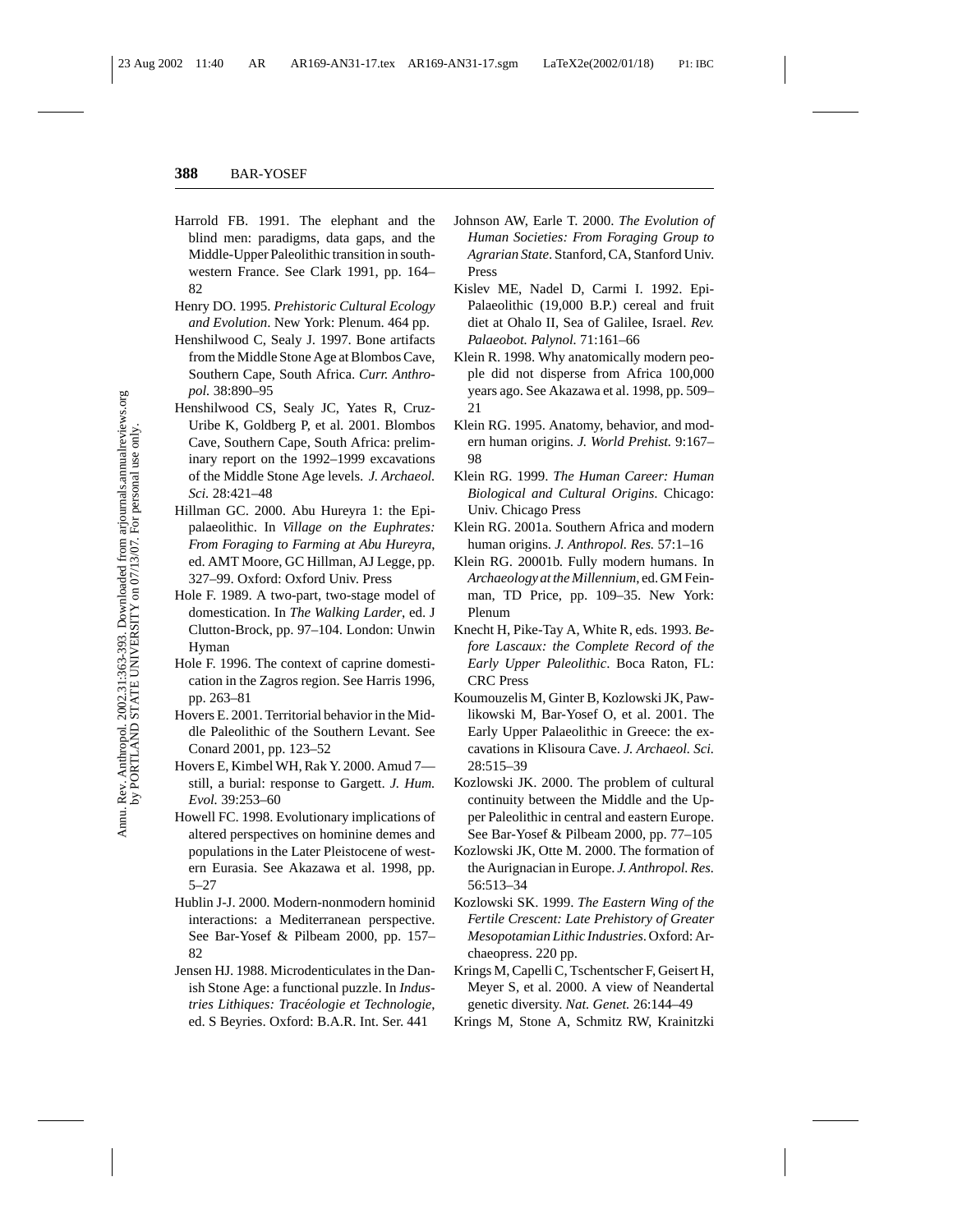H, Stoneking M, Pääbo S. 1997. Neandertal DNA sequences and the origin of modern humans. *Cell* 90:19–30

- Kuhn SL. 1998. The economy of lithic raw materials and the economy of food procurement. In *Economie préhistorique:les comportements de subsistance au Paléolithique, ed.* J-P Brugal, L Meignen, M Patou-Mathis, pp. 215–26. Sophia Antipolis, France: Editions ´ APDCA
- Kuhn SL, Bietti A. 2000. The Late Middle and Early Upper Paleolithic in Italy. See Bar-Yosef & Pilbeam 2000, pp. 49–76
- Kuhn SL, Stiner MC, Reese DS, Gulec E. 2001. Ornaments of the earliest Upper Paleolithic: new insights from the Levant. *Proc. Natl. Acad. Sci. USA* 98:7641–46
- Kuzmin YV, Orlova LA. 1998. Radiocarbon chronology of the Siberian Paleolithic. *J. World Prehist.* 12:1–53
- Legge T. 1996. The beginning of caprine domestication in Southwest Asia. See Harris 1996, pp. 238–62
- Lévêque F, Backer AM, Guilbaud M, eds. 1993. *Context of a Late Neanderthal*. Madison, Wisc.: Prehistory Press
- Lévêque F. Vandermeersch B. 1981. Le n´eandertalien de Saint-C´esaire. *Recherche* 119:242–44
- Lewis-Williams JD. 1991. Wrestling with analogy: a methodological dilemma in upper Palaeolithic art research. *Proc. Prehist. Soc.* 57:149–62
- Lewis-Williams JD. 1997. Harnessing the brain: vision and shamanism in Upper Paleolithic western Europe. See Conkey et al. 1997, pp. 321–42
- Lieberman DE. 1998. Sphenoid shortening and the evolution of modern human cranial shape. *Nature* 393:158–62
- Lieberman P. 1998. *Eve Spoke: Human Language and Human Evolution*. New York: Norton. 192 pp.
- Lindly JM, Clark GA. 1990. Symbolism and modern human origins. *Curr. Anthropol.* 31: 233–62
- Marean CW. 1998. A critique of the evidence for scavenging by Neandertals and early

modern humans: new data from Kobeh Cave (Zagros Mountains, Iran) and Die Kelders Cave 1 Layer 10 (South Africa). *J. Hum. Evol.* 35:111–36

- Marean CW, Assefa Z. 1999. Zooarcheological evidence for the faunal exploitation behavior of Neandertals and early modern humans. *Evol. Anthropol.* 8:22–37
- Marks AE. 1990. The Middle and Upper Palaeolithic of the Near East and the Nile Valley: the problem of cultural transformations. In *The Emergence of Modern Humans*, ed. P Mellars, pp. 56–80. Edinburgh, UK: Univ. Edinburgh Press
- Marks AE. 1993. The Early Upper Paleolithic: the view from the Levant. See Knecht et al. 1993, pp. 5–22
- Marks AE, Chabai VP. 2001. Constructing "Middle Paleolithic" settlement patterns in Crimea: potentials and limitations. See Conard 2001, pp. 179–204
- Marks AE, Hietala HJ, Williams JK. 2001. Tool standardization in the Middle and Upper Palaeolithic: a closer look. *Cambridge Archaeol. J.* 11:17–44
- Marshack A. 1972. *The Roots of Civilization; The Cognitive Beginnings of Man's First Art, Symbol, and Notation*. New York: McGraw-Hill. 413 pp.
- Marshack A. 1997. Paleolithic image making and symboling in Europe and the Middle East: a comparative review. See Conkey et al. 1997, pp. 53–91
- Martin L. 1999. Mammal remains from the Eastern Jordanian Neolithic, and the nature of caprine herding in the steppe. *Paleorient ´* 25:87–104
- McBrearty S, Brooks AS. 2000. The revolution that wasn't: a new interpretation of the origin of modern human behavior. *J. Hum. Evol.* 39:453–563
- Meignen L, Bar-Yosef O, Goldberg P. 1989. Les structures de combustion moustériennes de la grotte de Kébara (Mont Carmel, Israël). In *Nature et Fonctions des Foyers Prehistoriques*, ed. M Olive, Y Taborin, pp. 141–46. Nemours, France: APRAIF
- Meignen L, Beyries S, Speth J, Bar-Yosef O.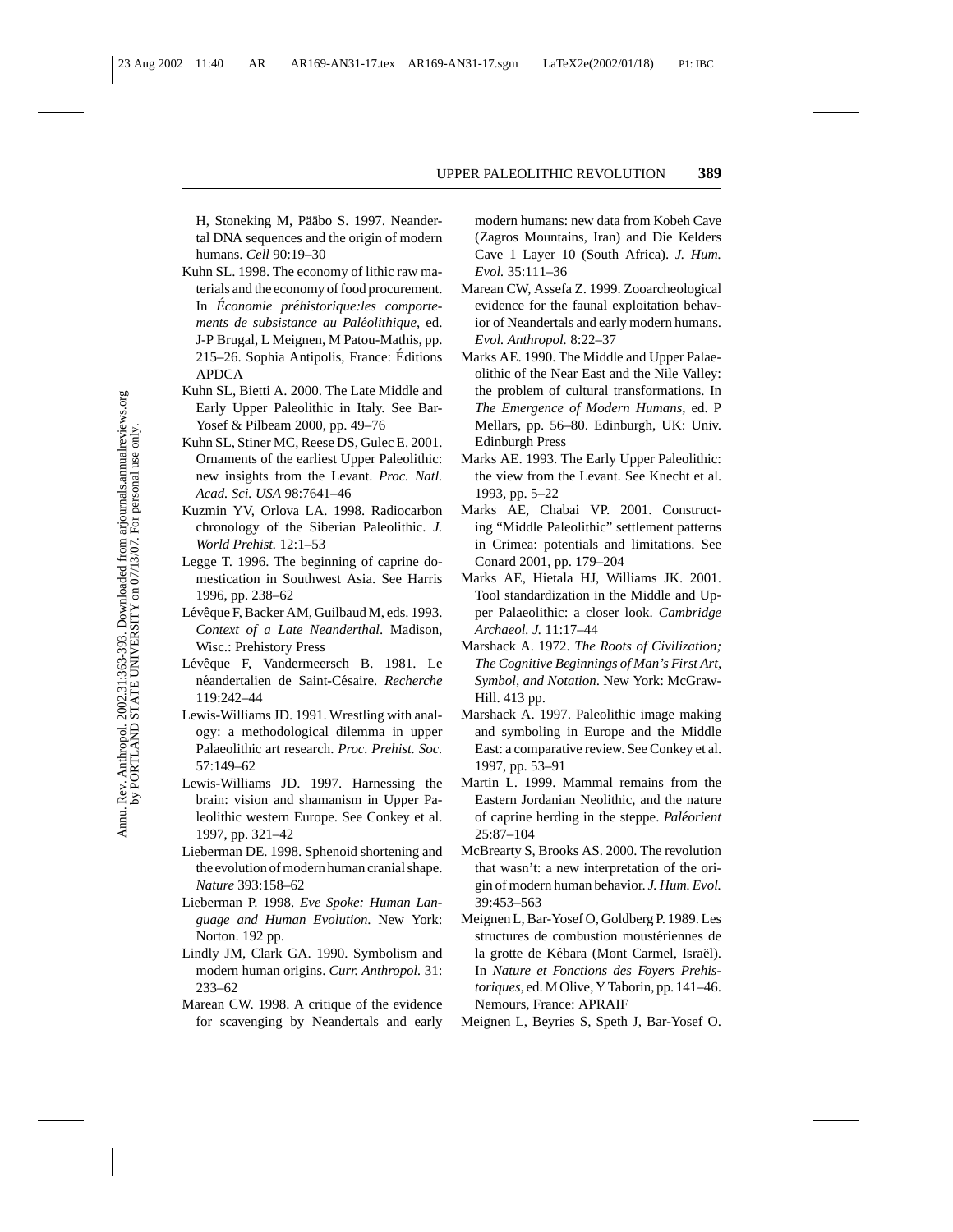1998. Acquisition, traitement des matières animales et fonction du site au Paléolithique moyen dans la grotte de Kébara (Israël): approche interdisciplinaire. In *Economie Prehistorique:Les Comportements de Sub- ´ sistance au Paleolithique ´* , ed. J-P Brugal, L Meignen, M Patou-Matis, pp. 227–42. Sophia Antipolis, France: Editions APDCA

- Mellars P. 1989. Technological changes at the Middle-Upper Palaeolithic transition: economic, social and cognitive perspectives. See Mellars & Stringer 1989, pp. 338–65
- Mellars P. 1996a. *The Neanderthal Legacy: an Archaeological Perspective from Western Europe*. Princeton, NJ: Princeton Univ. Press
- Mellars P. 1996b. Symbolism, language, and the Neanderthal mind. See Mellars & Gibson 1996, pp. 15–32
- Mellars P. 2000. Châtelperronian chronology and the case for Neanderthal/modern human 'acculturation' in Western Europe. See Stringer et al. 2000, pp. 33–39
- Mellars P, Gibson K, eds. 1996. *Modelling the Early Human Mind*. Cambridge, UK: Mc-Donald Inst. Archaeol. Res.
- Mellars P, Otte M, Straus L, Zilhão J, D'Errico F. 1999. The Neanderthal problem continued. CA Forum on Theory in Anthropology. *Curr. Anthropol.* 40:341–64
- Mellars P, Stringer C, eds. 1989. *The Human Revolution: Behavioural and Biological Perspectives on the Origins of Modern Humans*. Edinburgh: Edinburgh Univ. Press
- Mithen S. 1994. From domain specific to generalized intelligence: a cognitive interpretation of the Middle/Upper Palaeolithic transition. In *The Ancient Mind: Elements of a Cognitive Archaeology*, ed. C Renfrew, E Zubrow, pp. 29–39. Cambridge: Cambridge Univ. Press
- Mithen S. 1996. Domain-specific intelligence and the Neanderthal mind. See Mellars & Gibson 1996, pp. 217–29
- Mulvaney DJ, Kamminga J. 1999. *Prehistory of Australia*. Washington, DC: Smithson. Inst. Press: Allen & Unwin. 481 pp.
- Murty MLK. 1979. Recent research on the Upper Paleolithic phase in India. *J. Field Archaeol.* 6:301–20
- Neuville R. 1951. *Le Paleolithique et le ´ Mésolithique de Désert de Judée*. Paris: Masson et Cie
- Ohnuma K. 1988. *Ksar Akil, Lebanon: a Technological Study of the Earlier Upper Palaeolithic Levels at Ksar Akil,*Vol. III. *Levels XXV-XIV*. Oxford: B.A.R. Int. Ser. 426
- Oliva M. 1993. The Aurignacian in Moravia. See Knecht et al. 1993, pp. 37–56
- Orschiedt J, Weniger G-C, eds. 2000. *Neanderthals and Modern Humans—Discussing the Transition: Central and Eastern Europe from 50,000-30,000 B.P*. Mettman, Germany: Neanderthal Mus.
- Otte M, Derevianko AP. 2001. The Aurignacian in Altai. *Antiquity* 75:44–48
- Otte M, Kozlowski JK. 2001. The transition from the Middle to Upper Paleolithic in North Eurasia. *Archaeol. Ethnol. Anthropol. Eurasia* 3:51–62
- Ovchininkov IV, Götherström A, Romanova GP, Kharitonov VM, Lidén K, Goodwin W. 2000. Molecular analysis of Neanderthal DNA from the northern Caucasus. *Nature* 404:490–93
- Pastó I, Allué E, Vallverdú J. 2000. Mousterian hearths at Abric Romaní, Catalonia (Spain). See Stringer et al. 2000, pp. 59–67
- Pavlov P, Svendsen JI, Indrelid S. 2001. Human presence in the European Arctic nearly 40,000 years ago. *Nature* 413:64–67
- Pelegrin J. 1990a. Observations technologiques sur quelques séries du Châtelperronien et du MTA B du Sud-Ouest de la France. Une hypothèse d'evolution. In *Paleolithique Moyen Recent et Pal ´ eolithique Sup ´ erieur ancien en ´ Europe, Colloque International de Nemours*, ed. C Farizy, pp. 39-42. Nemours, France: APRAIF
- Pelegrin J. 1990b. Prehistoric lithic technology: some aspects of research. *Archaeol. Rev. Cambridge* 9:116–25
- Peltenburg E, Colledge S, Croft P, Jackson A, McCartney C, Murray MA. 2001. Neolithic dispersals from the Levantine corridor: a Mediterranean perspective. *Levant* 33: 35–64
- Pinker S. 2000. *The Language Instinct: How the*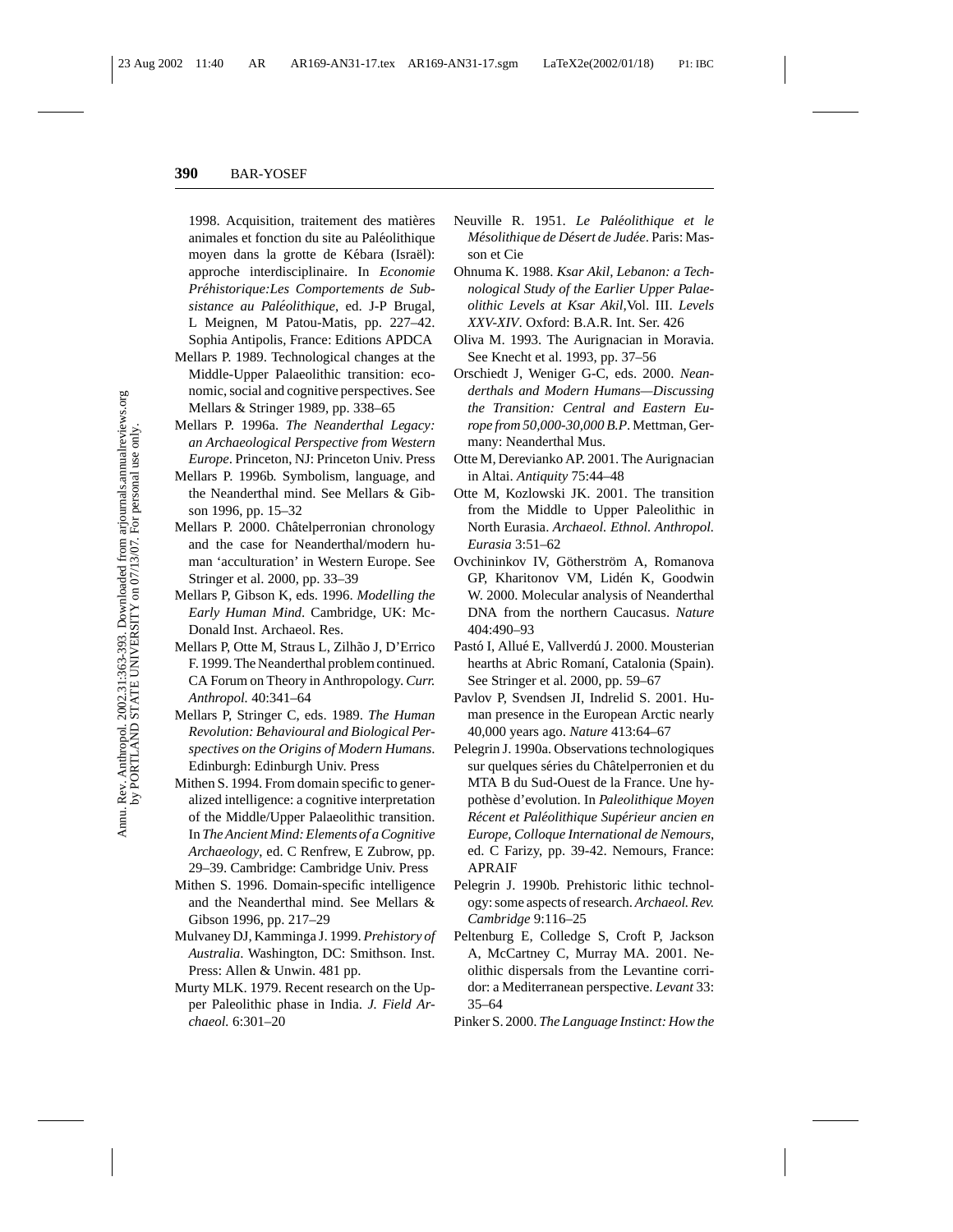*Mind Creates Language*. New York: Perennial. 525 pp.

- Rak Y. 1998. Does any Mousterian cave present evidence of two hominid species? See Akazawa et al. 1998, pp. 353–66
- Renfrew C. 1987. *Archaeology and Language: the Puzzle of Indo-European Origins*. Cambridge: Cambridge Univ. Press. 346 pp.
- Renfrew C. 1996. The sapient behaviour paradox: how to test for potential? See Mellars & Gibson 1996, pp. 11–14
- Révillion S, Tuffreau A, ed. 1994. *Les industries laminaires au Paleolithique moyen ´* . Paris: CNRS
- Richter J. 2000. Social memory among late Neanderthals. See Orschiedt & Weniger 2000, pp. 123–32
- Rigaud J, Simek JF, Thierry G. 1999. Mousterian fires from Grotte XVI (Dordogne, France). *Antiquity* 69:901–12
- Rigaud J-P. 1997. Scenarios for the Middle to Upper Paleolithic transition: a European perspective. See Clark & Willermet 1997, pp. 161–67
- Sackett JR. 1983. Style and ethnicity in archaeology: the case for isochrestism. See Conkey & Hastrof 1983, pp. 32–43
- Sackett JR. 1991. Straight archaeology French style: the phylogenetic paradigm in historic perspective. See Clark 1991, pp. 109– 39
- Semino O, Passarino G, Oefner PJ, Lin AA, Arbuzova S, et al. 2000. The genetic legacy of Paleolithic *Homo sapiens sapiens* in extant Europeans: a Y chromosome perspective. *Science* 290:1155–59
- Shea JJ. 1988. Spear points from the Middle Paleolithic of the Levant. *J. Field Archaeol.* 15:441–50
- Shennan S. 2001. Demography and cultural innovation: a model and its implication for the emergence of modern human culture. *Cambridge Archaeol. J.* 11:5–16
- Singer R, Wymer JJ. 1982. *The Middle Stone Age at Klasies River Mouth in South Africa*. Chicago: Univ. Chicago Press
- Smith ML. 1999. The Role of ordinary goods

in premodern exchange. *J. Archaeol. Method Theory* 6(2):109–35

- Soffer O. 1985. *The Upper Paleolithic of the Central Russian Plain*. New York: Academic. 539 pp.
- Soffer O. 1989. Storage, sedentism and the Eurasian Palaeolithic record. *Antiquity* 63: 719–32
- Soffer O, Adovasio JM, Hyland DC. 2000. The "Venus" figurines: textiles, basketry, gender, and status in the Upper Paleolithic. *Curr. Anthropol.* 41:511–37
- Svoboda J, Simán K. 1989. The Middle-Upper Paleolithic transition in southeastern Central Europe (Czechoslovakia and Hungary). *J. World Prehist.* 3:283–322
- Svoboda J, Skrdla P. 1995. Bohunician technology. In *The Definition and Interpretation of Levallois Technology*, ed. H Dibble, O Bar-Yosef, pp. 432–38. Madison, Wisc.: Prehistory Press
- Stefan VH, Trinkaus E. 1998. Discrete trait and morphometric affinities of the Tabun 2 mandible (hu970210). *J. Hum. Evol.* 34(5): 443–68
- Stiner MC, Kuhn SL. 1992. Subsistence, technology, and adaptive variation in Middle Paleolithic Italy. *Am. Anthropol.* 94:306– 39
- Stiner MC, Munro ND, Surovell TA, Tchernov E, Bar-Yosef O. 1999. Paleolithic population growth pulses evidenced by small animal exploitation. *Science* 283:190– 94
- Straus LG. 1996. Continuity or rupture; convergence or invasion; adaptation or catastrophe; mosaic or monolith: views on the Middle to Upper Paleolithic transition in Iberia. See Carbonell & Vaquero 1996, pp. 203– 18
- Straus LG. 2001. Africa and Iberia in the Pleistocene. *Quat. Int.* 75:91–102
- Stringer C. 1998. Chronological and biogeographic perspectives on later human evolution. See Akazawa et al. 1998, pp. 29–37
- Stringer C. 2001. Modern human origins: distinguishing the models. *Afr. Archaeol. Rev.* 18:67–75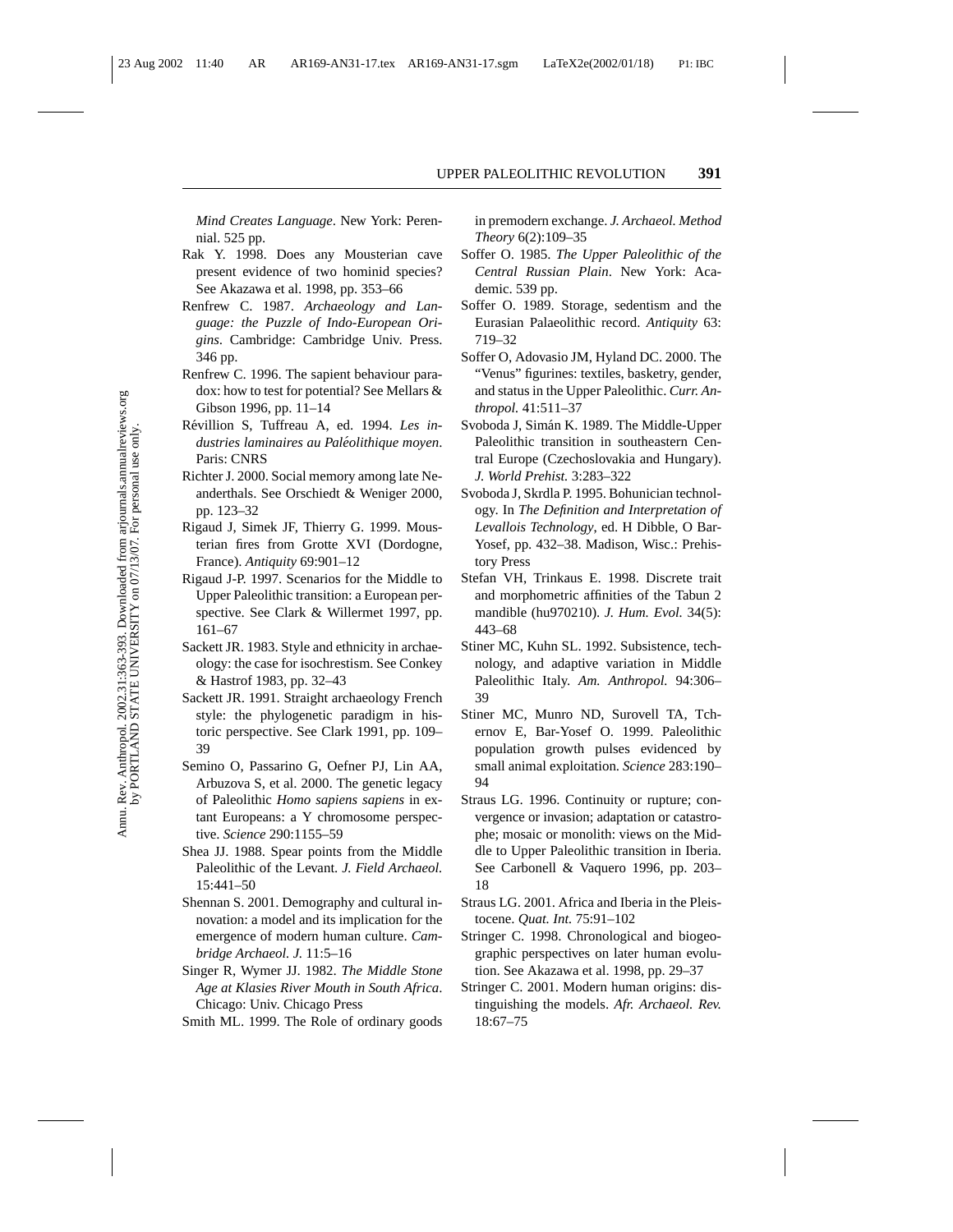- Stringer C, Gamble C. 1993. *In Search of the Neanderthals*. London: Thames & Hudson
- Stringer CB, Barton RNE, Finlayson JC, eds. 2000.*Neanderthals on the Edge: Papers from a Conference Marking the 150th Anniversary of the Forbes' Quarry Discovery, Gibraltar*. Oxford: Oxbow
- Taborin Y. 1993. Shells of the French Aurignacian and Périgordian. See Knecht et al. 1993, pp. 211–28
- Tostevin GB. 2000. The Middle to Upper Paleolithic transition from the Levant to Central Europe: *in situ* development or diffusion. See Orschiedt & Weniger 2000, pp. 92–111
- Trask L, Tobias PV, Wynn T, Davidson I, Noble W, Mellars P. 1998. The origins of speech. *Cambridge Archaeol. J.* 8:69– 94
- Trinkaus E, Ruff CB, Churchill SE. 1998. Upper limb versus lower limb loading patterns among Near Eastern Middle Paleolithic hominids. See Akazawa et al. 1998, pp. 391– 404
- van Andel T, Runnels CN. 1995. The earliest farmers in Europe. *Antiquity* 69:481–500
- van Andel TH, Tzedakis PC. 1996. Palaeolithic landscapes of Europe and environs, 150,000- 25,000 years ago: an overview. *Quat. Sci. Rev.* 15:481–500
- Van Peer P. 1998. The Nile Corridor and the Out-of-Africa model: an examination of the archaeological record. *Curr. Anthropol.* 39: S115–40
- Vasil'ev SA. 1993. The Upper Paleolithic of northern Asia. *Curr. Anthropol.* 34:82–92
- Vermeersch PM, Paulissen E, Stokes S, Charlier C, Van Peer P, et al. 1998. A Middle Palaeolithic burial of a modern human at Taramsa Hill, Egypt. *Antiquity* 72:475– 84
- Vigne J-D, Buitenhuis H, Davis S. 1999. Les premiers pas de la domestication animale à l'Ouest de l'Euphrate: Chypre et l'Anatolie Centrale. *Paleorient ´* 25:49–62
- Wadley L. 2001. What is cultural modernity? A general view and a South African perspective from Rose Cottage Cave. *Cambridge Archaeol. J.* 11:201–21
- Wagner GA. 1998. *Age Determination of Young Rocks and Artifacts: Physical and Chemical Clocks in Quaternary Geology and Archaeology*. Berlin: Springer Verlag. 466 pp.
- Wengler L. 1997. La Transition du Moustérien a l'At´ ` erien. *Anthropologie* 101:448–81
- West FH. 1996.*American Beginnings*. Chicago: Univ. Chicago Press
- Villa P, d'Errico F. 2001. Bone and ivory points in the Lower and Middle Paleolithic of Europe. *J. Hum. Evol.* 41:69–112
- White R. 1993. A technological view of the Castelperronian and Aurignacian body ornaments in France. In *El Origen del Hombre Moderno en el Suroeste de Europea*, ed. V Cabrera Valdés. Madrid: UNED
- White R. 1997. Substantial acts: from materials to meaning in Upper Paleolithic representation. See Conkey et al. 1997, pp. 93–121
- White RK. 1982. Rethinking the middle/ upper paleolithic transition. *Curr. Anthropol.* 23:169–76, 87–92
- Wiessner P. 1989. Style and changing relations between the individual and society. In *The Meaning of Things: Material Culture and Symbolic Expression*, ed. I Hodder. London: Unwin Hyman
- Wobst MH. 1976. Locational relationship in Palaeolithic society. *J. Hum. Evol.* 5:49– 58
- Wobst HM. 1999. Style in archaeology or archaeologists in style. In *Material Meanings: Critical Approaches to the Interpretation of Material Culture*, ed. ES Chilton, pp. 118– 132. Salt Lake City: Univ. Utah Press
- Wright KI. 1992. A classification system for ground stone tools from the prehistoric Levant. *Paleorient ´* 18:53–81
- Wynn T. 1991. Archaeological evidence for modern intelligence. In *The Origins of Human Behavior*, ed. RA Foley. London: Unwin Hyman
- Zeder MA, Hesse B. 2000. The initial domestication of goats (Capra hircus) in the Zagros Mountains 10,000 years ago. *Science* 287:2254–57
- Zilhão J. 1995. The age of the Coa valley (Portugal) rock-art: validation of archaeological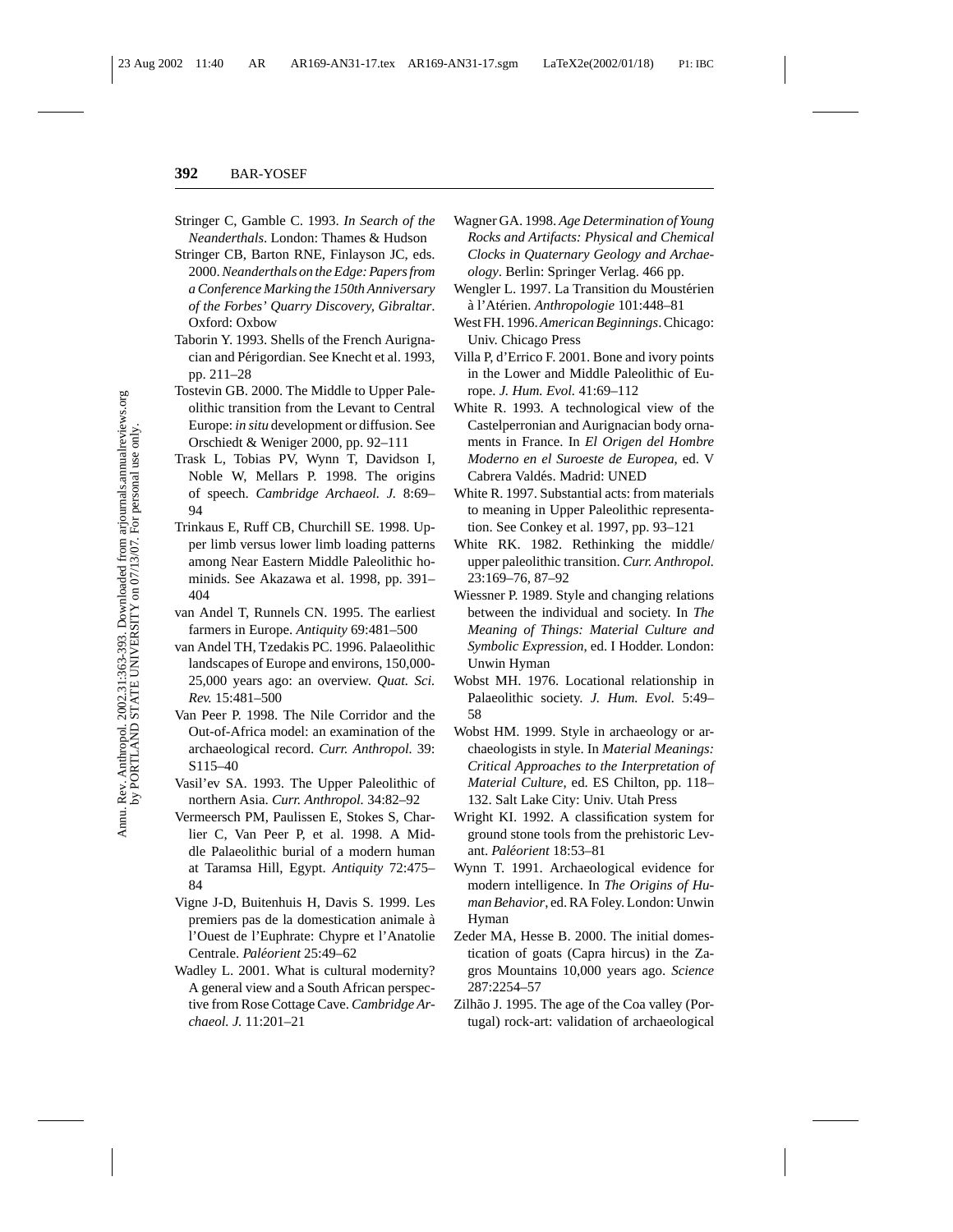dating to the Paleolithic and refutation of 'scientific' dating to historic or proto-historic times. *Antiquity* 69:883–901

Zilhão J, D'Errico F. 1999. The chronology and taphonomy of the earliest Aurignacian and its implications for the understanding of Neanderthal extinction. *J. World Prehist.* 13:1– 68

Zvelebil M, Lillie M. 2000. Transition to agriculture in eastern Europe. In *Europe's First Farmers*, ed. TD Price, pp. 57–92. Cambridge: Cambridge Univ. Press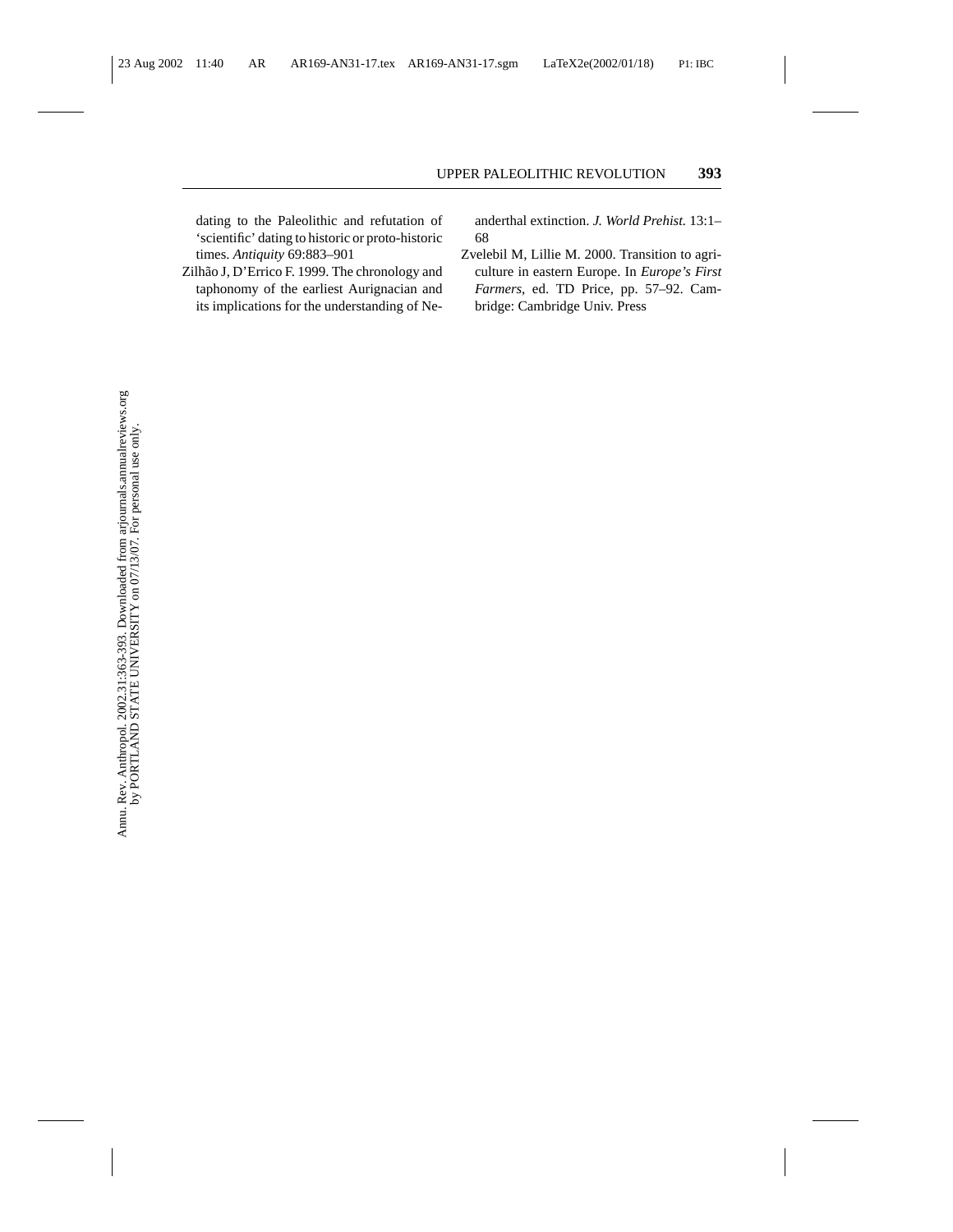# **CONTENTS**

| Frontispiece-Clifford Geertz                                                                                                                  | xxii         |
|-----------------------------------------------------------------------------------------------------------------------------------------------|--------------|
| <b>OVERVIEW</b>                                                                                                                               |              |
| An Inconstant Profession: The Anthropological Life in<br>Interesting Times, Clifford Geertz                                                   | $\mathbf{1}$ |
| ARCHAEOLOGY                                                                                                                                   |              |
| The Politics of Archaeology in Africa, Nick Shepherd                                                                                          | 189          |
| The Intersections of Identity and Politics in Archaeology, Lynn Meskell                                                                       | 279          |
| The Upper Paleolithic Revolution, Ofer Bar-Yosef                                                                                              | 363          |
| <b>BIOLOGICAL ANTHROPOLOGY</b>                                                                                                                |              |
| The Form and Function of Reconciliation in Primates, Joan B. Silk                                                                             | 21           |
| Current Topics in Primate Socioendocrinology, Fred B. Bercovitch<br>and Toni E. Ziegler                                                       | 45           |
| Variation in Human Body Size and Shape, Christopher Ruff                                                                                      | 211          |
| The Human Y Chromosome Haplogroup Tree: Nomenclature and<br>Phylogeography of Its Major Divisions, Michael F. Hammer<br>and Stephen L. Zegura | 303          |
| Energetics and the Evolution of the Genus Homo, Leslie C. Aiello<br>and Jonathan C. K. Wells                                                  | 323          |
| <b>LINGUISTICS AND COMMUNICATIVE PRACTICES</b>                                                                                                |              |
| Signs of Their Times: Deaf Communities and the Culture of Language,<br>Richard J. Senghas and Leila Monaghan                                  | 69           |
| Discourse Forms and Processes in Indigenous Lowland South America:<br>An Areal-Typological Perspective, Christine Beier, Lev Michael,         |              |
| and Joel Sherzer                                                                                                                              | 121          |
| Language Socialization: Reproduction and Continuity, Transformation<br>and Change, Paul B. Garrett and Patricia Baquedano-López               | 339          |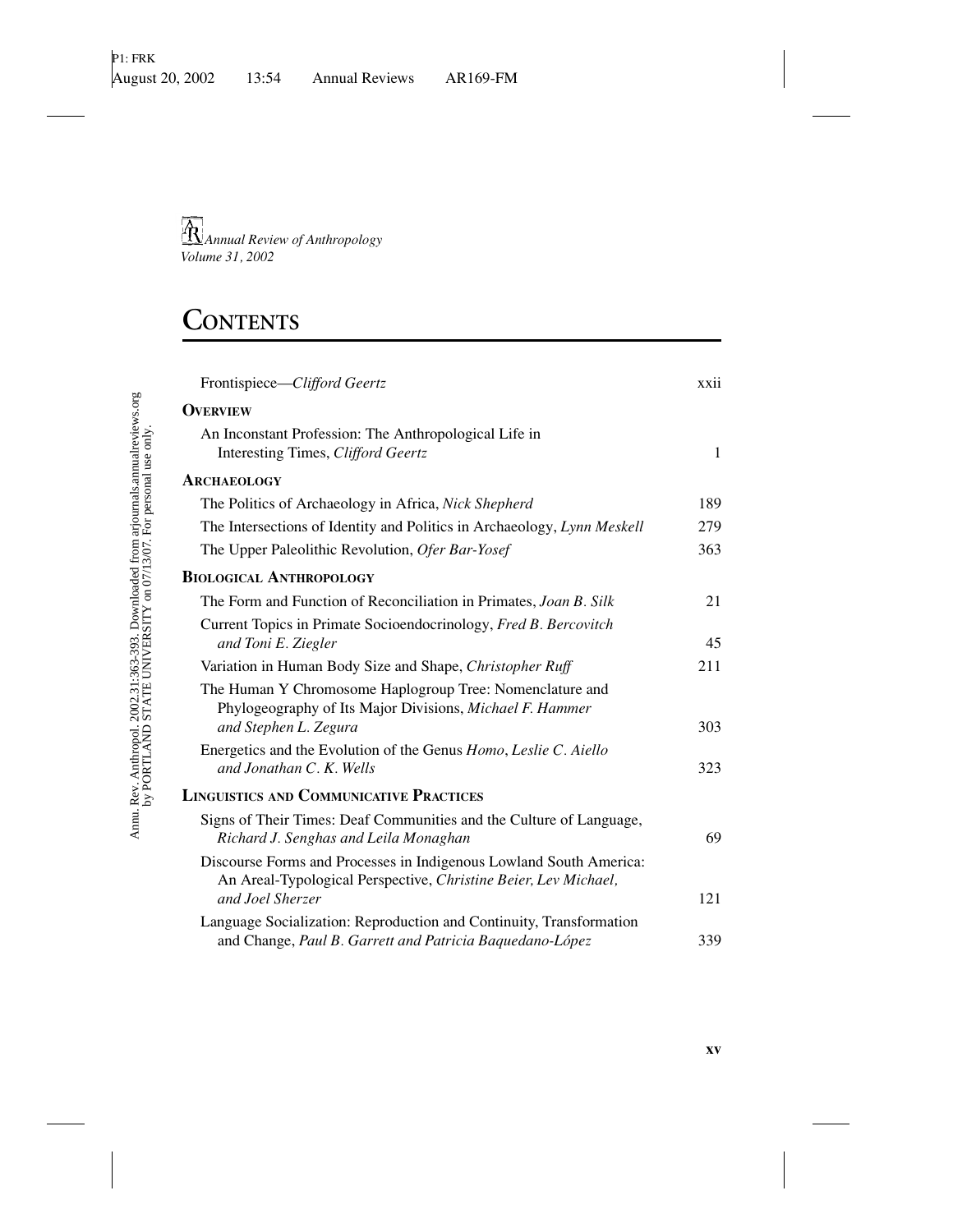| <b>REGIONAL STUDIES</b>                                                                                       |     |
|---------------------------------------------------------------------------------------------------------------|-----|
| Religion in South Asia, Peter van der Veer                                                                    | 173 |
| African Presence in Former Soviet Spaces, Kesha Fikes and<br>Alaina Lemon                                     | 497 |
| <b>SOCIOCULTURAL ANTHROPOLOGY</b>                                                                             |     |
| The Anthropology of Food and Eating, Sidney W. Mintz and<br>Christine M. Du Bois                              | 99  |
| Street Children, Human Rights, and Public Health: A Critique<br>and Future Directions, Catherine Panter-Brick | 147 |
| Weber and Anthropology, Charles F. Keyes                                                                      | 233 |
| Contemporary Trends in Infant Feeding Research, Penny Van Esterik                                             | 257 |
| Laboring in the Factories and in the Fields, Sutti Ortiz                                                      | 395 |
| Migrant "Illegality" and Deportability in Everyday Life,<br>Nicholas P. De Genova                             | 419 |
| The Anthropology of Online Communities, Samuel M. Wilson and<br>Leighton C. Peterson                          | 449 |
| Toward an Anthropology of Democracy, Julia Paley                                                              | 469 |
| Youth and Cultural Practice, Mary Bucholtz                                                                    | 525 |
| <b>THEME I: CHILDHOOD</b>                                                                                     |     |
| Street Children, Human Rights, and Public Health: A Critique<br>and Future Directions, Catherine Panter-Brick | 147 |
| Contemporary Trends in Infant Feeding Research, Penny Van Esterik                                             | 257 |
| Youth and Cultural Practice, Mary Bucholtz                                                                    | 525 |
| THEME II: THE ANTHROPOLOGY OF EVERYDAY LIFE                                                                   |     |
| The Form and Function of Reconciliation in Primates, Joan B. Silk                                             | 21  |
| The Anthropology of Food and Eating, Sidney W. Mintz and<br>Christine M. Du Bois                              | 99  |
| Contemporary Trends in Infant Feeding Research, Penny Van Esterik                                             | 257 |
| Laboring in the Factories and in the Fields, Sutti Ortiz                                                      | 395 |
| Migrant "Illegality" and Deportability in Everyday Life,<br>Nicholas P. De Genova                             | 419 |
| The Anthropology of Online Communities, Samuel M. Wilson and<br>Leighton C. Peterson                          | 449 |